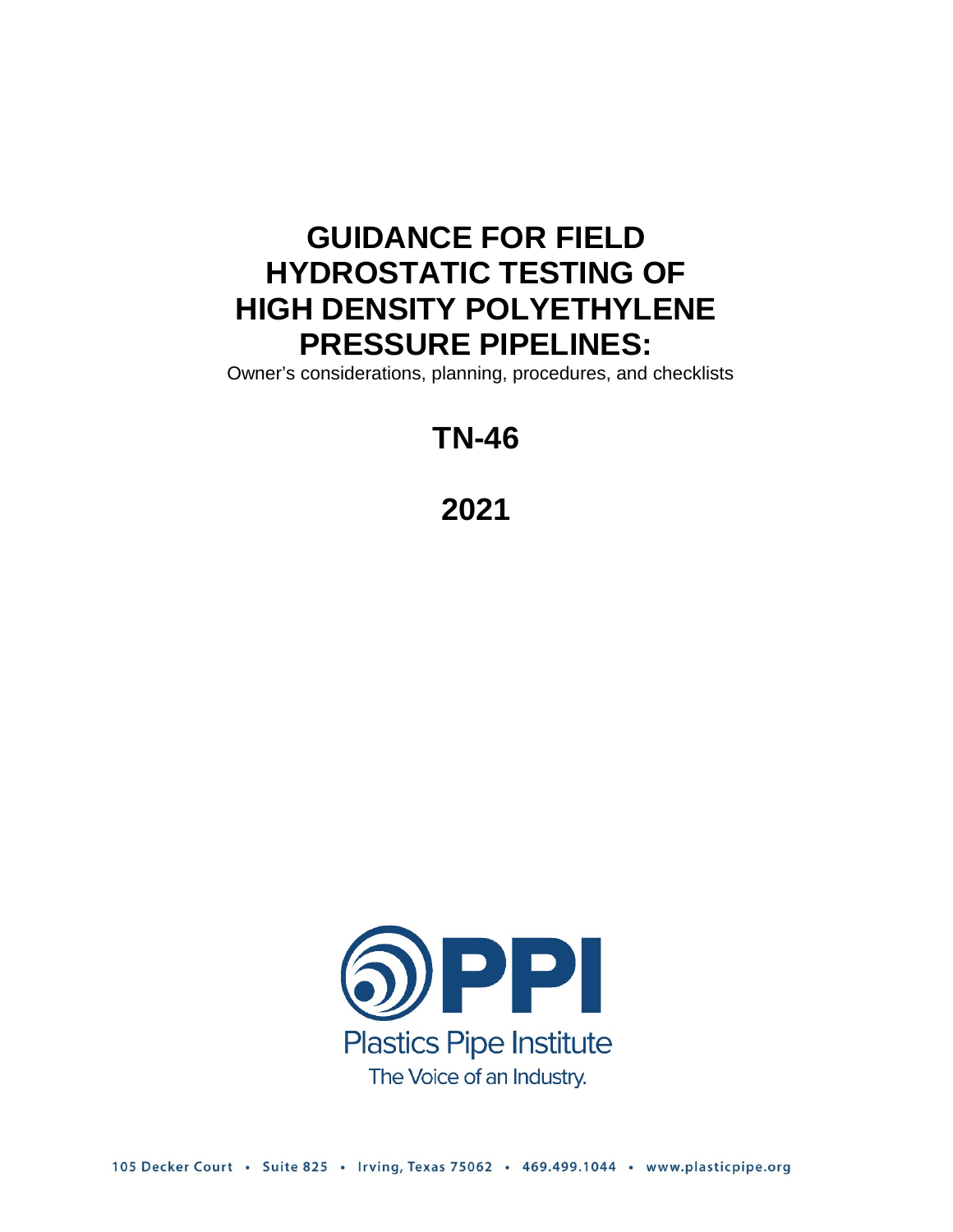## **Foreword**

This technical note was developed and published with the technical help and financial support of the members of the Plastics Pipe Institute (PPI). These members have shown their commitment to developing and improving quality products by assisting standards development organizations in the development of standards, and also by developing design aids and reports to help engineers, code officials, specifying groups, contractors and users.

The purpose of this technical note is to provide general information about high-density polyethylene (HDPE) and the various standards which apply to these products. The technical note may also be used as a guide for selecting appropriate standard specifications for users and specifiers.

The PPI has prepared this technical note as a service to the industry. The information in this report is offered in good faith and believed to be accurate at the time of its preparation, but is offered "as is" without any express or implied warranty, including WARRANTIES OF MERCHANTABILITY AND FITNESS FOR A PARTICULAR PURPOSE. Additional information may be needed in some areas, especially with regard to unusual or special applications. Consult the manufacturer or material supplier for more detailed information. A list of member manufacturers is available on the PPI website. PPI does not endorse the proprietary products or processes of any manufacturer and assumes no responsibility for compliance with applicable laws and regulations.

The Plastics Pipe Institute, Inc.

<https://www.plasticpipe.org/>

This Technical Note, TN-46, was first issued in June 2013 and was revised in July 2021.

© The Plastics Pipe Institute, Inc. 2021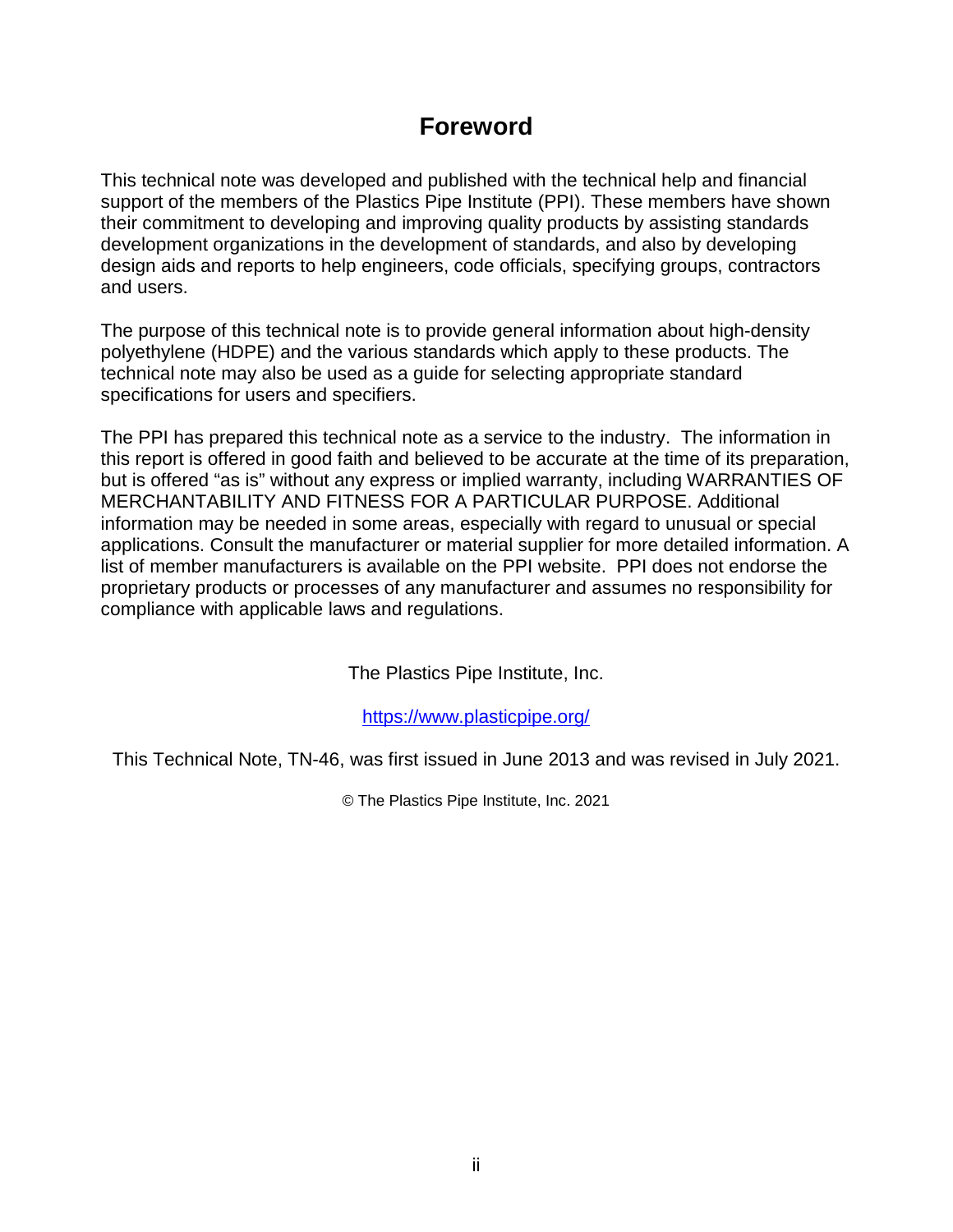### **TABLE OF CONTENTS**

| 1.0  |                                                            |  |
|------|------------------------------------------------------------|--|
| 2.0  |                                                            |  |
| 3.0  |                                                            |  |
| 3.1. |                                                            |  |
| 3.2. |                                                            |  |
| 3.3. |                                                            |  |
| 4.0  |                                                            |  |
| 4.1. |                                                            |  |
| 4.2. |                                                            |  |
| 4.3. |                                                            |  |
| 5.0  |                                                            |  |
| 6.0  |                                                            |  |
| 7.0  |                                                            |  |
|      |                                                            |  |
|      | APPENDIX A - THE PRESSURE REBOUND METHOD AND REFERENCES 11 |  |
|      |                                                            |  |
|      |                                                            |  |
|      |                                                            |  |
|      |                                                            |  |
|      |                                                            |  |
|      |                                                            |  |
|      |                                                            |  |
|      |                                                            |  |

### **LIST OF FIGURES**

| Figure A-1: Pressure Rise Characteristics for 1km of 800mm SDR 11 PE 100 Pipe  13 |  |
|-----------------------------------------------------------------------------------|--|
|                                                                                   |  |
|                                                                                   |  |
| Figure A-4: Typical Pressure Pipeline Under Field Hydrostatic Test 17             |  |
|                                                                                   |  |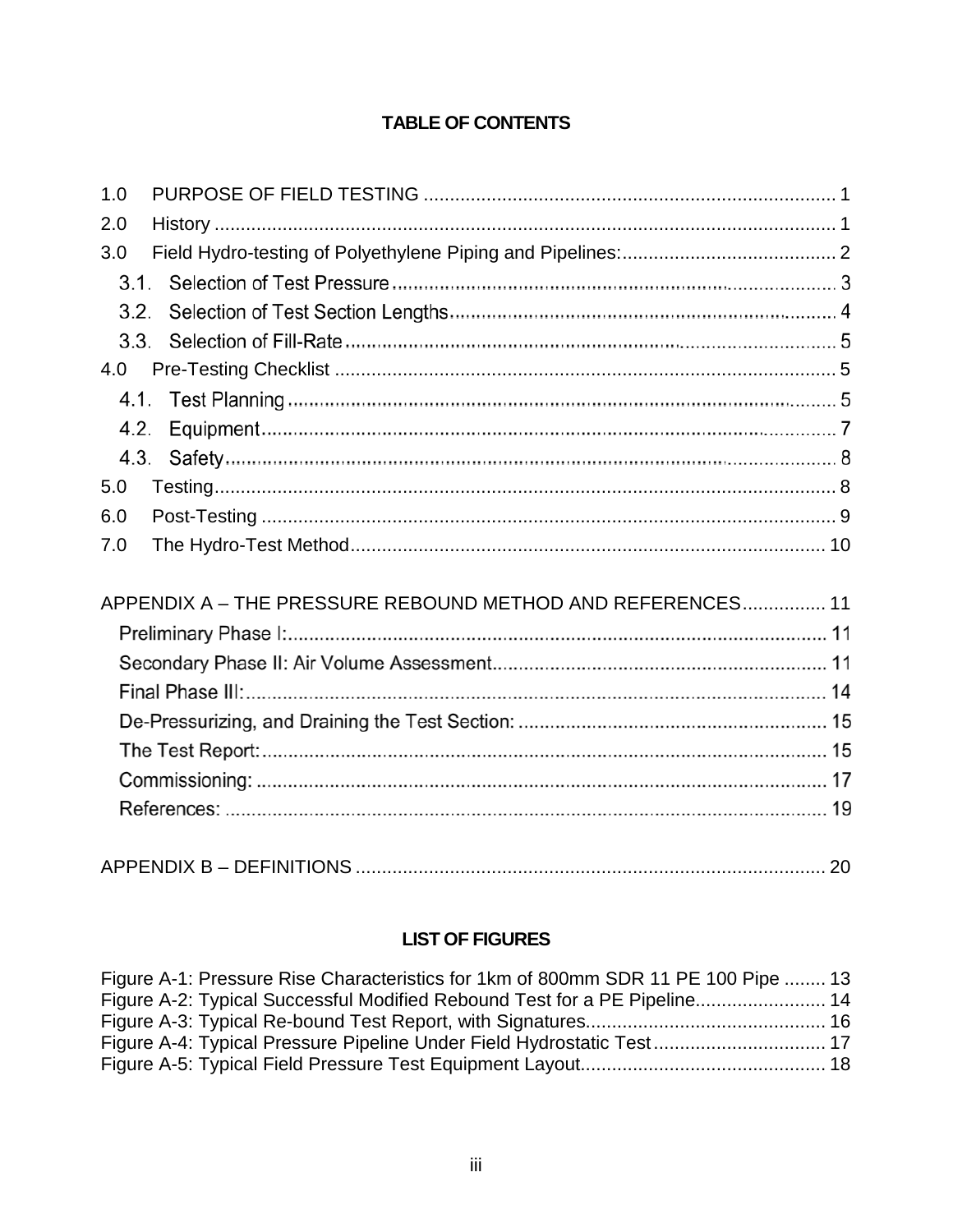### **GUIDANCE FOR FIELD HYDROSTATIC TESTING OF HIGH DENSITY POLYETHYLENE PRESSURE PIPELINES:**

Owner's Considerations, Planning, Procedures, and Checklists

### <span id="page-3-0"></span>1.0 PURPOSE OF FIELD TESTING

Hydrostatic testing is universally known and accepted as the primary means of demonstrating the fitness for service of a pressurized component. It is the responsibility of the owner, through its agents (engineer, contractor, or hydro-test company) to develop its own safe and appropriate hydro-test plan, taking into consideration all the elements presented in this and other reference documents, in order to assess and accept the installed pipeline from the contractor. After hydrotest, a pipeline or pressure vessel component may usually be expected to safely contain its intended operating pressure. However, even after a successful hydro-test, leakage or forced ruptures may occur later, for a variety of other reasons. The pre-commissioning hydro-test is simply one tool for evaluating a pipeline. The purposes of hydrostatic field testing of polyethylene pressure pipes using water are several, including:

- To assess the installed structural integrity of the pipeline for acceptability.
- To try to reveal the occurrence of faults or defects in the pipe laying procedures, as exemplified by damaged pipe or fusion joints non-conforming to the qualified fusion procedures.
- To try to reveal the occurrence of faults in the assembly procedures for pipeline components, as exemplified by tapping bands or saddles, flange sets, or Mechanical Joint assemblies.
- To try to validate that the pipeline will sustain an acceptable level of overpressure slightly greater than its design pressure, without leakage.
- **Note:** Field testing is not intended to supplement or replace product standard test requirements.

The factors which affect the hydro-testing of HDPE pipe during commissioning procedures are: the creep characteristics of the PE pipe, the percentage volume of trapped air in the pipeline, and temperature variations. The self-limiting creep expansion of HDPE pipe is normal behavior for plastic materials when an internal pressure is applied, and is not an indication of a leak.

### <span id="page-3-1"></span>2.0 HISTORY

Polyethylene pipe is a lower modulus visco-elastic material that dilates in diameter (creep-strains) when subjected to higher stress during hydrotest. This means that for a fixed volume of clean fill water, the hydrostatic pressure will decline slightly during the test time, as the polyethylene molecular chains stretch and align under high stress. This pressure decline does not mean the polyethylene is leaking. It is a visco-elastic material parameter that requires adjustments to the hydrostatic test procedure as compared to rigid elastic metallic pipes. This effect is more noticeable in larger diameter HDPE pipes, due to the large mass of clean fill water. Alternately, to hold constant pressure, an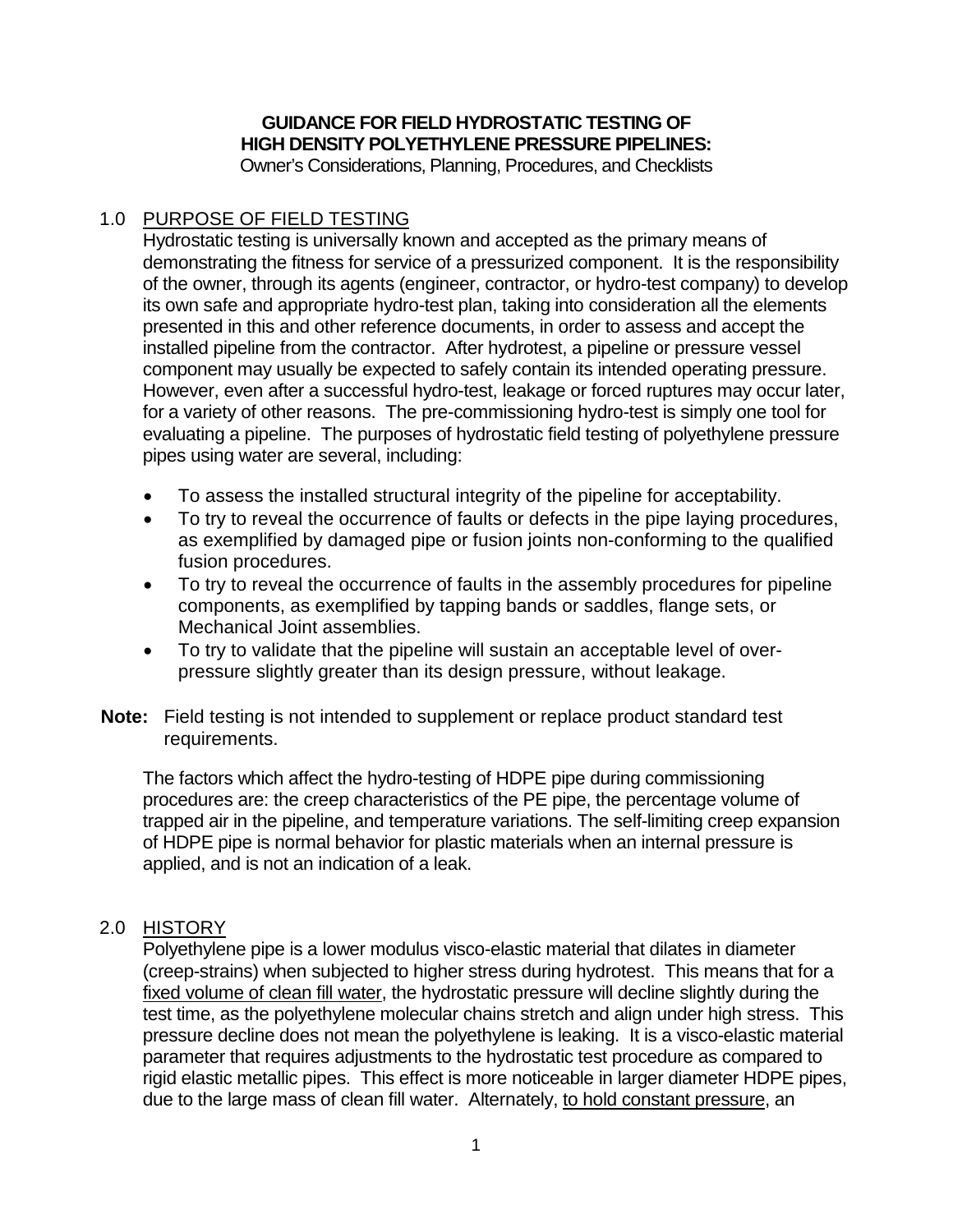additional volume of make-up water will be required to fill the expanded volume of the stretched pipe diameter. Neither of the above two observations means that a leak is present in the pipeline.

There are two test methods which can be used, depending upon the objectives of the test program. The easiest and quickest method suitable for all pipe diameters is the Modified Rebound Method originally developed by Lars-Eric Janson in the 1980's. As a similar alternate, ASTM F2164 instructs to fill and then thermally stabilize the pipeline with no air entrapment, pressurize the pipeline at test pressure for 4-hours, slightly reduce the pressure, and then observe the pressure for one hour to remain essentially constant (within 5% variation) to achieve an acceptable test. The Plastics Pipe Institute's *Handbook of Polyethylene Pipe* describes general hydrostatic testing, based on ASTM F2164. [\(www.plasticpipe.org/pdf/chapter02.pdf\)](http://www.plasticpipe.org/pdf/chapter02.pdf)

The concept behind hydro-testing is to strain the pipe, fittings and appurtenances. Any defects from manufacturing or flaws from construction are typically forced by stress intensification to reveal themselves by weeping, leaking, or rupture. Any remaining defects are considered sub-critical within a tolerable flaw size limit, and should remain stable thereafter at the lower operating pressures. Hydro-testing provides the normal level of assurance for leak integrity and the absence of flaws that exceed an intolerable flaw size. Generally speaking, the higher is the ratio of test pressure to actual operating pressure, the more effective is the test, within material stress limits.

### <span id="page-4-0"></span>3.0 FIELD HYDRO-TESTING OF POLYETHYLENE PIPING AND PIPELINES:

Hydrostatic pressure testing requires adopting an appropriate combination of method, pressure, time duration and length of test section. The test parameters and test details usually are determined with due consideration for the following:

- Pipe material
- Pipe diameter and working pressure rating
- Length of test section
- Duration of the test
- Magnitude of the test pressure and planned rate of pressurization
- Presence of air in the pipeline
- Potential movement of pipeline thrust restraints
- Limiting pressure for thrust and anchor supports
- Accuracy of test equipment
- Ambient temperature changes during testing (stability of the temperature)
- Presence of small leaks in hydrotest equipment or connections used
- Potential for leaks in the pipeline
- **Note:** It is advisable to begin testing early during the pipeline installation to confirm adequacy of the fusion, laying, embedment procedures, and then later to progressively increase the length of test section, as experience is gained. Polyethylene pipe lengths as long as 1000 meters, or 3000 feet, have been commonly tested.
- **Note:** Refer to Appendix B for definitions.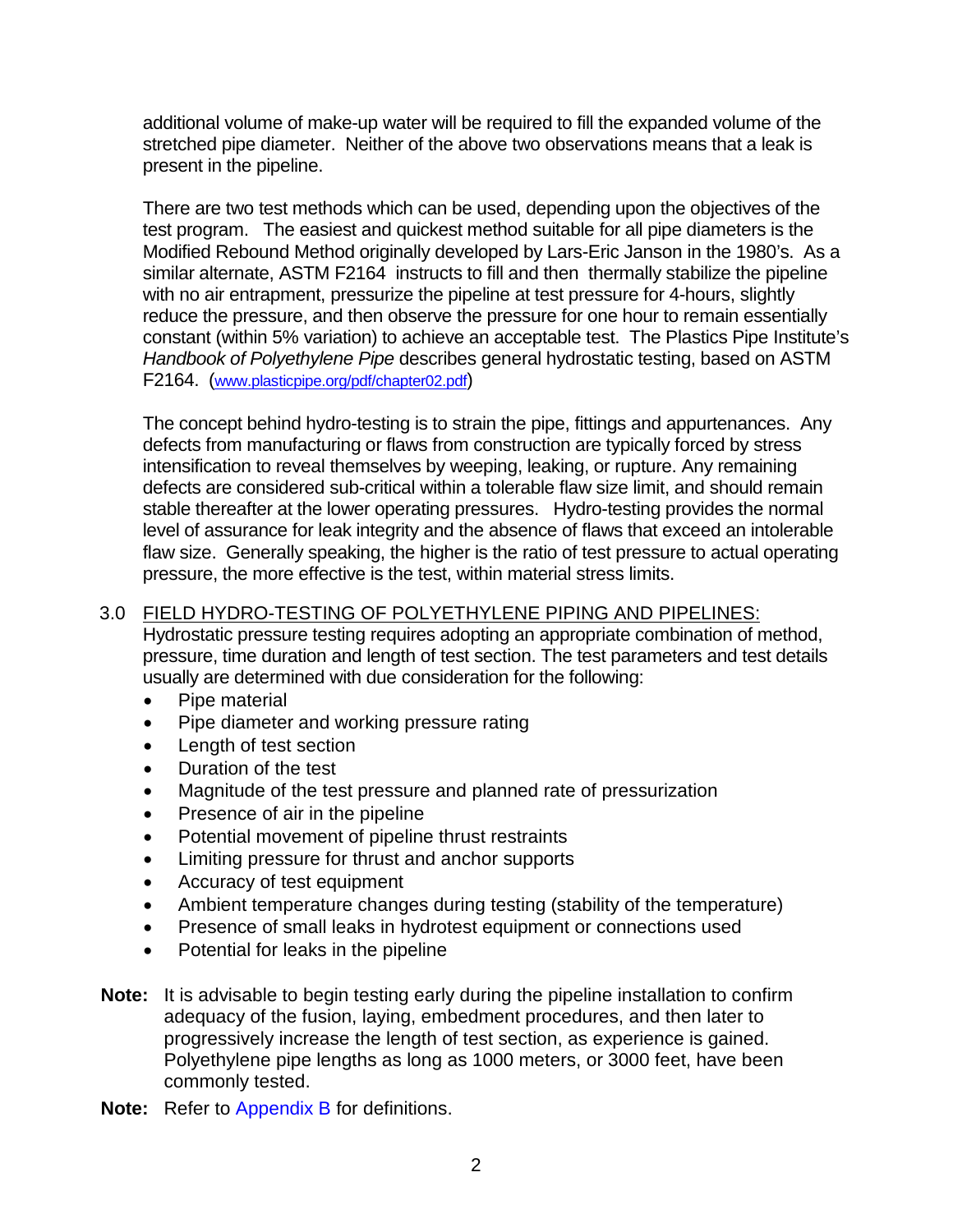### 3.1. Selection of Test Pressure

The pipeline operator or owner is responsible for approving the type of test, the length of test, and the test parameters, as recommended by qualified advisors to the owner/operator. The hydrostatic pressure test is a leak test intended to validate the integrity of the pipeline. The test pressure is never less than the designed operating pressure. The maximum hydrostatic test pressure is based on the pipeline component with the lowest design pressure rating. The hydrostatic test pressure is usually between 1.25 times the nominal operating pressure and 1.5 times the Design Pressure Rating of this component. The maximum hydrostatic test pressure must be recorded at the lowest point along the pipeline, and must be compensated for temperatures other than 73ºF.

The ASME Code for Pressure Pipe, in B31.4, requires the hydro-test at 1.25 times the MAOP (maximum allowable operating pressure) for steel pipe. Typically, for ductile, visco-elastic HDPE pipe, the hoop-stress during hydro-test should exceed 30% of the specified minimum yield stress (SMYS) but remain less than 42% of the SYMS. The following test pressure ratios for HDPE pipe may be used, as decided by the pipeline owner, depending upon the owner's needs and test objectives.

- o 1.0 x Operating or Design Pressure
- o 1.25 x Operating or Design Pressure
- o 1.50 x Operating or Design Pressure

For example:

- o 1.00 x Design Pressure Rating for PE4710 (1000-psi pipe hoop-stress)
- o 1.25 x Design Pressure Rating for PE4710 (1250-psi pipe hoop-stress)
- o 1.50 x Design Pressure Rating for PE4710 (1500-psi pipe hoop-stress)

The hydrostatic test pressure is a short-term test. The short-term tests for polyethylene pipe use the short-term strength (e.g., stress intensity) of HDPE; see Table 1.

### **Table 1: Hydrostatic Test Pressures**

| <b>HDPE Material</b> | <b>HDS@73ºF</b> | <b>Multiplier</b> | <b>Test Pressure Hoop-Stress</b> |
|----------------------|-----------------|-------------------|----------------------------------|
| PE3608               | 800-psi         | 1.50              | 1200-psi (75%HDB)                |
| PE4710               | $1000$ -psi     | 1.25              | 1250-psi (78%HDB)                |
| PE4710               | 1000-psi        | $1.50^{\circ}$    | 1500-psi (94%HDB)                |

Stress within straight pipe is simple, but stress in fittings is more complex. Within elbows, tees and wyes, the local stress intensifications can raise the local stress to higher stress values, unless the fabricated fittings are sufficiently wall thickened to compensate for geometric effects. The design pressure ratings of installed fittings should be recorded prior to hydro-test, and, the test pressure should be based on a multiplier times the pressure rating of the pipeline component with the lowest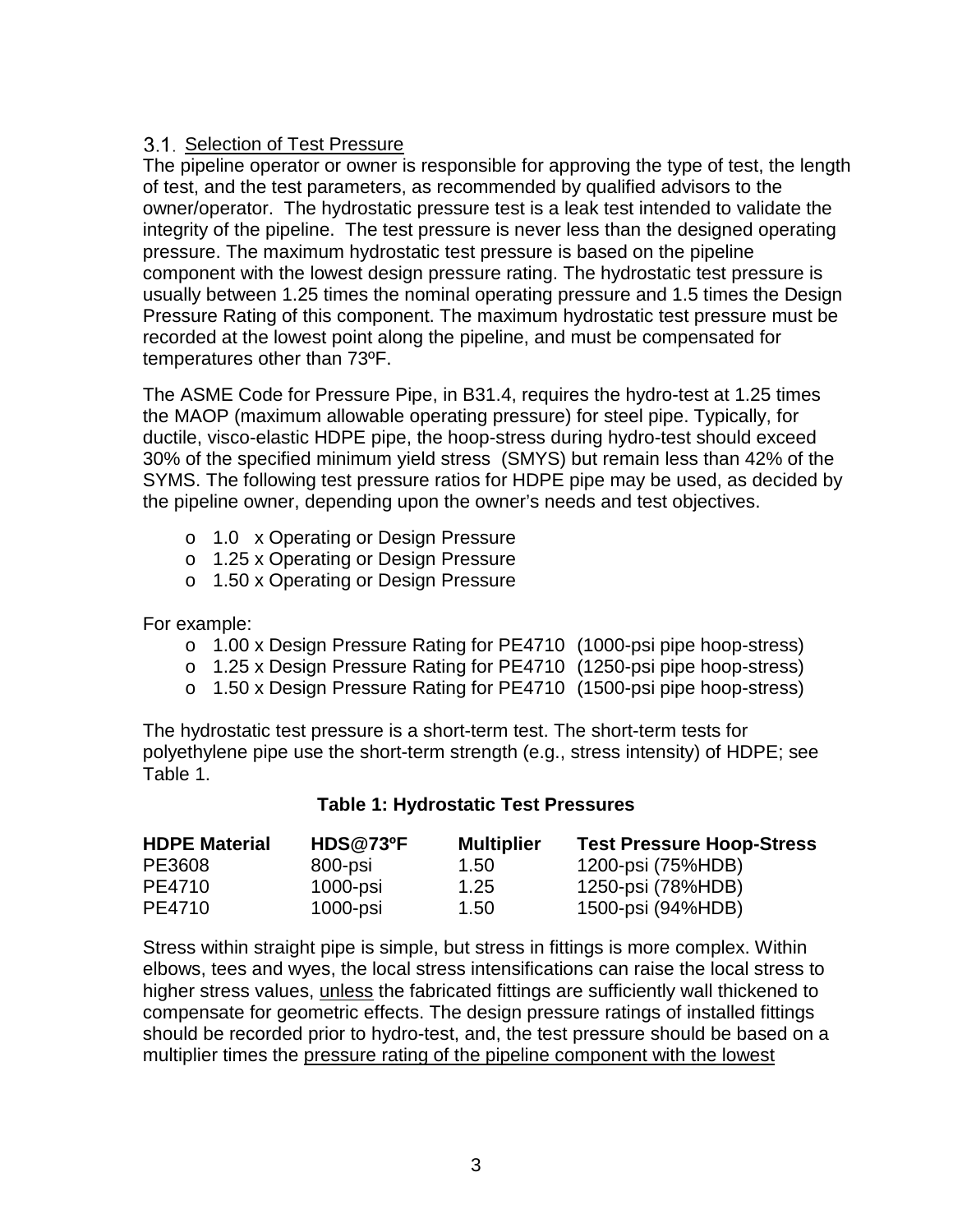### pressure rating in the test section at its elevation in the test section at the test temperature.

Many owners opt for intermediate test pressures giving hoop-stress intensities above 1000-psi hoop-stress. Again, the maximum hydrostatic test pressure is based on the pipeline component with the lowest design pressure rating. The hydrostatic test pressure is usually between 1.25 times the nominal operating pressure and 1.5 times the Design Pressure Rating of this component. The maximum hydrostatic test pressure must be recorded at the lowest point along the pipeline (or compensated for by water elevation head to a different point in the pipeline), and must be compensated for temperatures other than 73ºF.

Three hydro-test parameters are: the hydrostatic test pressure, ratio of hydrostatic test pressure to actual operating pressure, and the pipe's estimated hoop-stress during test. These should be calculated and recorded as follows:

| -psi (approved by Authorizing Agent(s))<br>Hydro-test Pressure $=$ | $EQ-1$ |
|--------------------------------------------------------------------|--------|
| $R = hydro-test pressure / operating pressure$                     | EQ-2   |
| Estimated pipe hoop-stress = (hydro-test pressure x $(DR-1)$ ) / 2 | $EQ-3$ |

### Selection of Test Section Lengths

The pipeline length tested shall be either the whole pipeline, or a section of the entire pipeline capable of being isolated, dependent upon the length and diameter, the availability of water, the disposability of the water, and the spacing between sectioning valves or blind flanged ends. Based upon elevations and distance, the pipeline shall be divided into test sections such that:

- o The hydrostatic test pressure at any point in the test section is (i) not less than the design pressure, and, (ii) not more than 25% to 50% above the design pressure rating of any pipeline component; and
- o Water is available for the test together with facilities for its disposal, in accordance with regulatory requirements, after test.

When the pipeline is longer than 3000-feet, the pipeline may need to be tested in several sections. Where long lengths are tested, radio, cell phone, or other communication means may be required between test operators for safety, to coordinate test activities and keep the test within desired time limits.

Very long test sections may incorporate a large number of mechanical and flanged connections, which must be checked for leakage. The longer the test section becomes, the harder it is to locate a leak or to discriminate between a leak and other effects such as entrapped air being dissolved into solution under pressure. Prior to testing execution, a pre-assessment should be made as to what the recorded pressure versus time curves should look like, and how to read or interpret the actual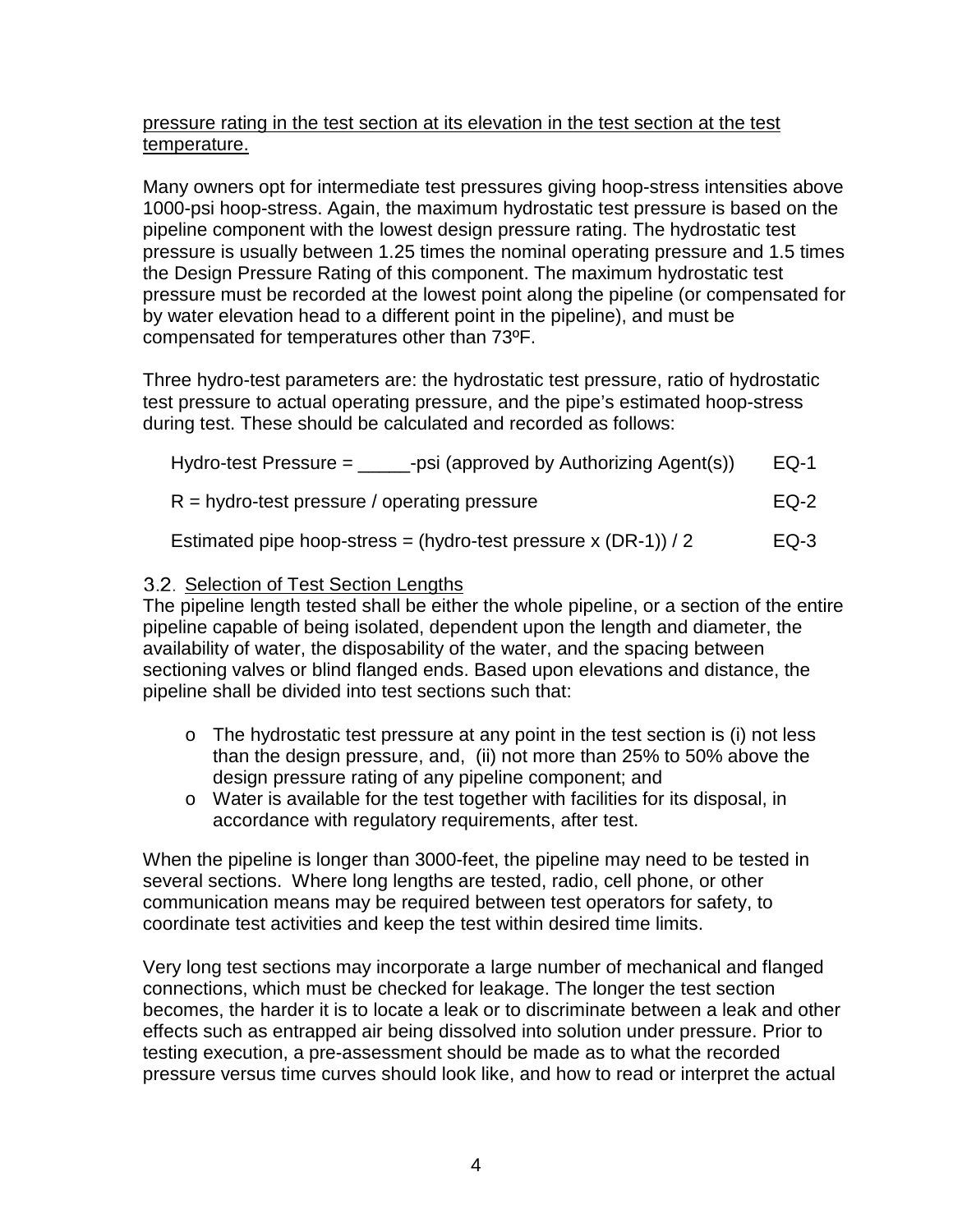recorded pressure data, so that acceptance or corrective action can be taken by experienced, trained, and qualified operators.

### Selection of Fill-Rate

Slowly fill the test section of the pipeline with water at ambient temperature. Filling is ideally supplied from the lowest point such that the water's entry is submerged and under a "pool" of water inside the pipeline, thus avoiding frothing, air entrainment and air being dissolved into the test water. A slow, submerged, fill velocity will prevent air entrainment and dissolving when the water stream is cascading through downward slopes along the pipeline. Dissolved air can be eruptive leading to a large surge pressure event, and can disguise a possible leak. Obviously the high point air vents should be open and monitored. After filling, allow 3-hours to 24-hours for the system to reach thermal equilibrium, AND, to allow time for any dissolved air to "breathe" and exit the system vents. The period of stabilization will depend upon the volume of water within the pipeline. The recommended slow fill-rate Q, in gpm, is based on the pipe inside diameter D, in inches, and an axial filling velocity of less than 10-feet per min calculated as follows:

 $Q_{\text{qpm}} = 0.402 \text{ D}^2$ inches.

A firm urethane foam pig or swab, pushed by the fill water, may be used to assist in air removal, especially where the pipeline undulates and air pockets may be trapped.

### <span id="page-7-0"></span>4.0 PRE-TESTING CHECKLIST

- **Prior to carrying out any testing activities, many precautions and considerations must be addressed.**
- **THE PLASTICS PIPE INSTITUTE MAKES NO CLAIMS THAT THE LIST BELOW IS COMPREHENSIVE. THERE ARE OTHER CONSIDERATIONS FOR EACH PROJECT. EACH PIPELINE OWNER MUST DO ITS OWN DUE-DILLIGENCE TO COMPILE ITS OWN COMPREHENSIVE HYDROTEST MANUAL, PRE-TEST CHECKLIST, TEST PROCEDURES, AND ACCEPTANCE CRITERIA.**
- 4.1. Test Planning
	- o Has all the pipeline construction been completed, inspected and signed off?
	- o Has it been verified by QA/QC that the proper pipe material, diameters, DR's, flange ratings, fittings ratings, are in accordance with the drawings and specifications?
	- o Has the last fusion joint been allowed to cool sufficiently to ambient temperature?
	- o Has the pipeline been cleaned of all construction debris and foreign matter?
	- o Are the facilities available for preparations for testing?
	- o Have local authorities/ citizens been notified of the intent to conduct hydrotesting?
	- o Are all foreign construction materials removed from the trench in contact with the HDPE pipe?
	- o Are there any point loads on any fittings? (remove them)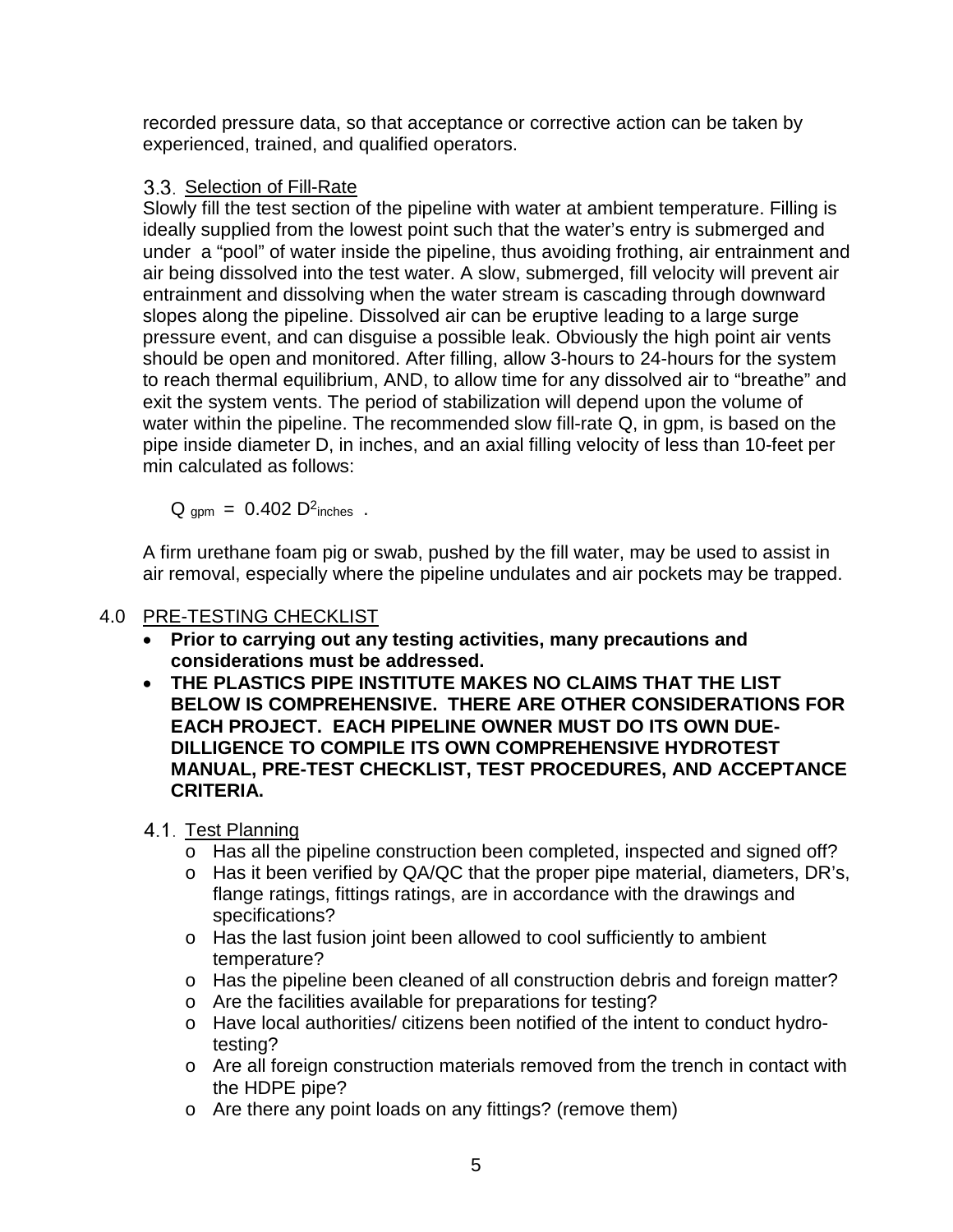- o Are the PE pipelines supported by backfill or otherwise restrained by sandbags to prevent lateral movement or axial contraction under test pressure?
- o Where cast concrete has been used, has the concrete cured in excess of 7 days?
- o Will the hydro-test be scheduled to occur in dry weather, so that leaks may be detected? (testing in wet weather or in water filled trenches is not recommended)
- o Have the proper environmental and regulatory permits been obtained for access to sufficient volumes of fill water, post-test water analysis and treatment, and proper disposal of the test water?
- o Has the pipeline elevation profile and filling procedure been analyzed for the fill velocity potential against dynamic surge pressure during filling, which might over-pressure local components, especially in low elevations?
- o Has the volumetric rate of fill, fill method, and fill procedure been finalized?
- o Has the rate of initial pressurization, prior to full pressure hydro-test, been finalized?
- o Has the test plan manual been approved, circulated to all operators, and understood by all participants in pre-test safety and quality meeting? (sign-in sheet)
- o Are some bolted joints going to be left exposed for visual inspection and possible re-torquing during or after testing?
- o If desired, is compacted embedment and trench fill going to be placed so that certain specified joints, fittings, service connections, or valves are exposed, in accordance with the owners test plan?
- o Have all high elevation points and lateral "dead-legs" been identified with provisions made to properly install adequately sized air vent valves of sufficient volume & pressure capacity? Has it been verified that all vent points are installed in the "open" position, for proper operation during filling? Blind-flanges may be used as high-point vents when they are snuggly bolted and subjected to low filling pressure, such that trapped air is pushed out past the snug gasket, until the fill-water reaches it and sprays out, thus indicating that all air is expelled, followed by the mechanic fully torquing the flange per the approved bolting procedure with just static head against the blind.
- o Has an emergency response plan been considered (as appropriate) in the event of a dramatic rupture during hydro-test?
- o Has a temporary, foam pipe-pig launcher and receiver been considered so as to make filling the pipeline easy, and to prevent entrapped "pockets" of air?
- o Has the Hydro-testing Schedule and Milestone plan been fully developed, reviewed approved, understood and implemented?
- o Has the contractor's list been published of nominated personnel who are to supervise the pressure testing operation, including their qualifications, tasks, and responsibilities, and limits of authority?
- o Are supporting documents such as P&ID and isometric drawings available for the hydro-test section, which conform to the as-built configuration?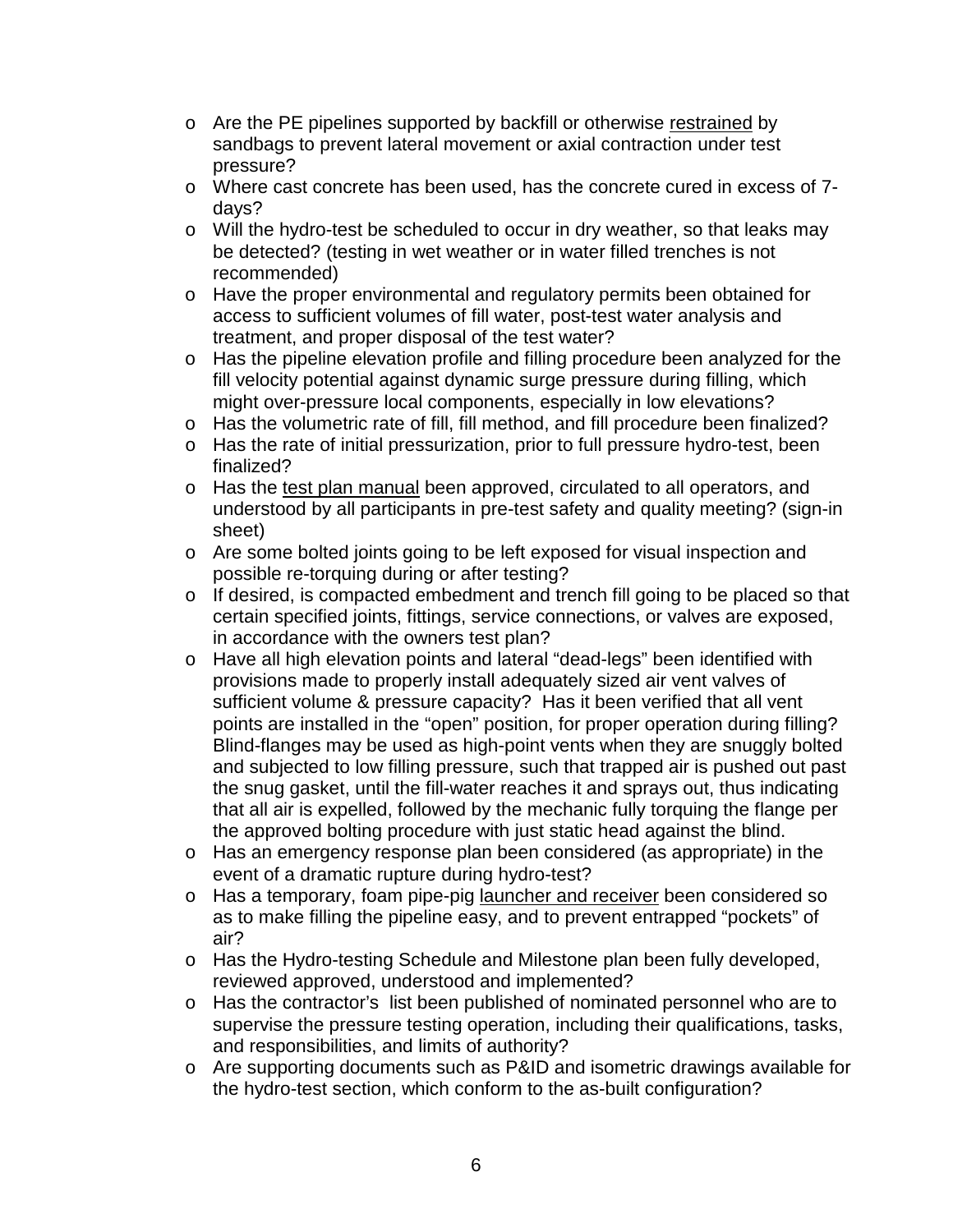- 4.2. Equipment
	- o Are all blind-flanged ends (blanks) and valves restrained and supported?
	- o Are all intermediate valves open and capable of passing or venting entrapped air?
	- o Has all the equipment been reviewed for capacity to perform its function without fault during the test?
	- o Have all gages, dead-weight testers, data recorders, temperature recorders, water volume meters, etc., been calibrated within the last year; are certificates on file? Are the gages permanently identified with traceability to calibration records?
	- o Are at least two calibrated pressure gages or instruments placed into the test system to be used as a cross-check for gage accuracy? Typically, one calibrated pressure gage is placed at each end and then monitored, to assure the entire test section was pressurized. When an additional deadweight tester is used, the pressure readings shall be recorded at a minimum of ½-hour increments. When a calibrated pressure recorder is used, it shall record continuously during the test. Any pressure gage used shall have sufficient pressure range to 150% of the maximum allowable test pressure.
	- o Are all temporary tools such as hoses, connection fittings, flanges, blinds, isolation valves, etc, rated higher than the maximum hydrostatic pressure?
	- o Is an adequately sized and calibrated hydro-test Safety Relief Valve installed and checked for proper operation; and, set for 5 psi higher than the maximum test pressure expected at its point of installation?
	- o Are properly sized drain ports correctly installed at the lower position along the pipeline, so as to enable emptying of the pipeline as required by contract specifications? Have provisions been made for treatment and disposal of the hydro-test water? Note: when draining is started, have provisions been made to open the upper air vents, to avoid a vacuum internal to the pipeline and to facilitate speed of draining?
	- o Are the test heads restrained? Blind flanges are fully restrained. Mechanical ends that are not end load resistant shall be temporarily strutted or anchored to withstand the test pressure thrust without movement. Temporary supports shall not be removed until the pipeline is de-pressurized and shall have signs noting the load limits on temporary fittings and supports.
	- o Does the hydrostatic pressurizing pump have its own calibrated safety relief valve?
	- o Has the pressurizing equipment been placed in the proper position and checked for proper operation without leakage?
	- o Is the pressurization pump "right-sized"? Too small of a pump will extend the test duration, and too large of a pump may inhibit adequate control of the test pressure.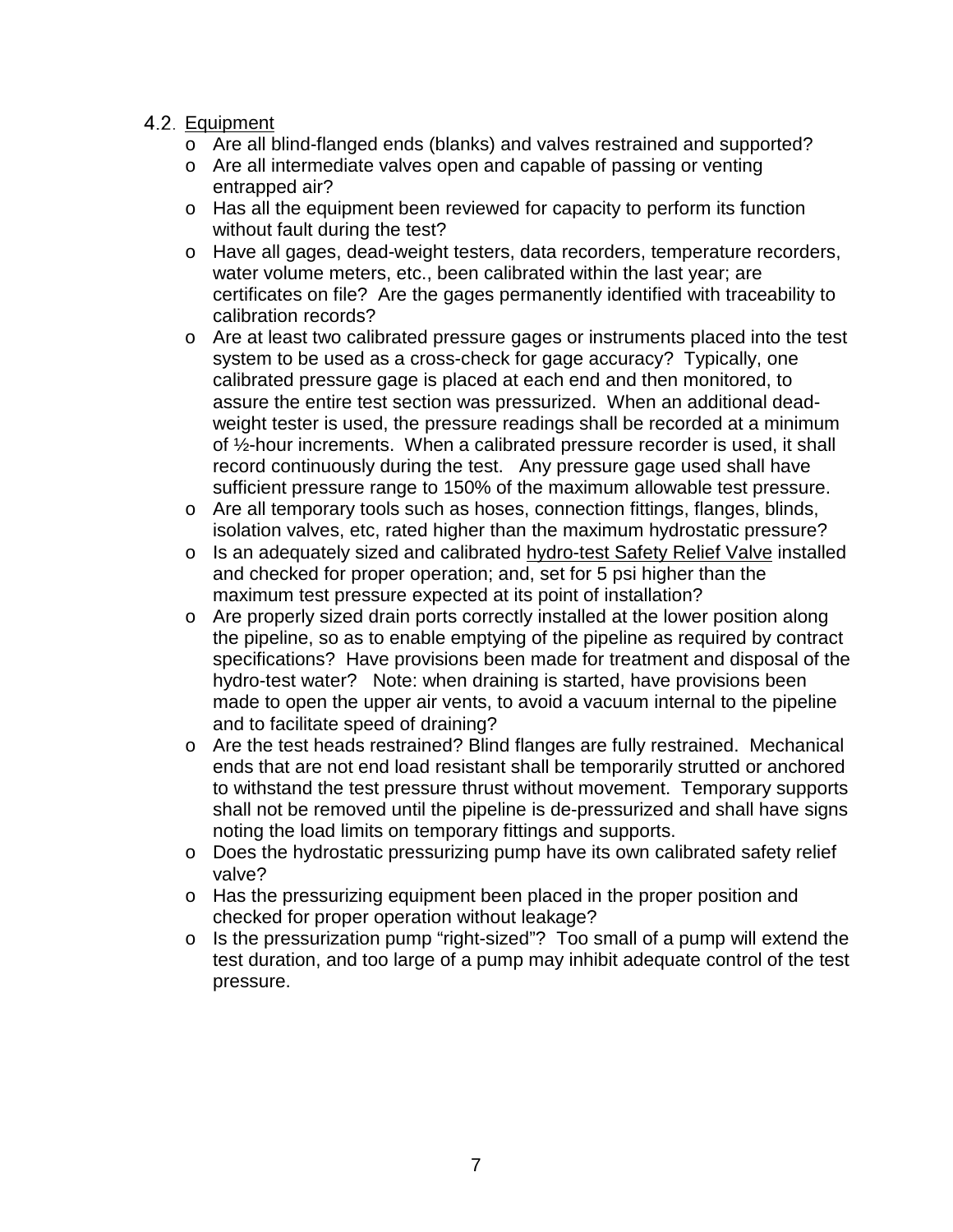### 4.3. Safety

- o Has there been a safety meeting to review the safety measures and safe practices that are being employed?
- o Will test operators be supplied radio or cell phone communications so that the test progress at remote, non line-of-sight sections can be monitored for venting, or possible leaks or other problems?
- o Has a safety perimeter or boundary been established along the pipeline, surrounded or marked by posts supporting yellow safety-tape or safety-line, to assure unnecessary personnel and equipment stay out of the area during pressurized testing?
- o Have the on-site hydro-testing personnel filed their OQ (operator qualifications) validating that they have experience and training ( contractor licenses, professional degrees, professional certifications, work history) to participate and perform hydro-testing activities, plot pressure-time curves, make calculations, and otherwise work in their assigned role during the hydro-test, in a safe and knowledgeable manner?
- o Have all personnel authorized to participate in the hydro-test, been adequately instructed in the test plan, and have they been issued the required personal protective equipment?
- o Inclusion Zone: Has the access to the test ROW or test zone been limited to only those trained and qualified persons who are necessary to perform the test?
- o Exclusion Zone: Has a safety perimeter or boundary been established along the pipeline, surrounded or marked by posts supporting yellow safety-tape or safety-line, to assure un-necessary personnel and equipment stay out of the area during pressurized testing? (Note: During testing or de-watering, there are possible unrecognized hazards that may not have been completely controlled, such as unexpectedly high pressures from internal malfunctions or equipment failures, rupture of the pipe or fusion joint, un-detected flaws. Such situations may develop forces large than the designed capacities of the anchorages. All non-essential persons should be excluded from the test zone. )

### <span id="page-10-0"></span>5.0 TESTING

- Is testing going to be conducted against a closed valve? Testing should not be conducted against closed valves unless they are mechanically restrained and it is possible to check for leakage past the valve seat. Best practice is to blind-flange before the closed valve.
- Have provisions been made to remove all trapped air at high points? In nonaccessible zones, high velocity water flushing can laterally "move" the air from those zones if the water velocity exceeds about 2 to 4 feet per second. This may take large volumes of water and large pumps, but can be effective to move the air bubble to a vent location, when repeated a few times. The methods of removing trapped air are pigging, flushing, venting.
- Has removal or isolation been accomplished on all monitoring pressure-gages, control-valves, relief valves, rupture disks, orifice plates, diaphragm instruments,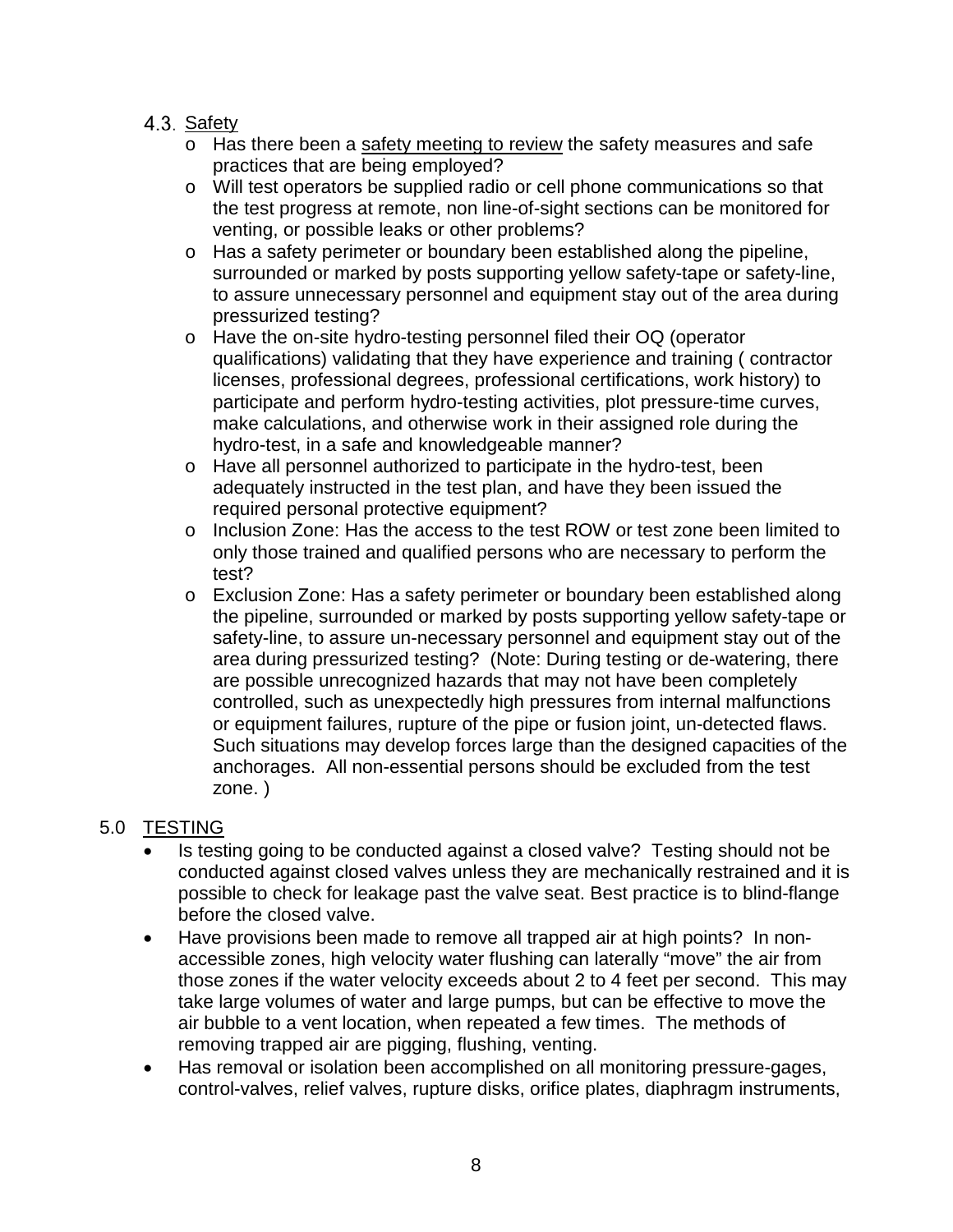expansion joints, compressors, lower pressure pumps, etc., which could be damaged during the high pressure test?

- Have the proper drain ports of adequate size been installed correctly in the specified low-elevation points to permit draining of each zone of the hydro-test section?
- Will the fill rate be controlled to at or less than 10-feet per minute axial velocity? This fill velocity avoids air entrainment when the filling water is cascading through downwards gradients along the pipeline (hence preventing the potential eruption of dissolved air like that occurring from a shaken bottle of soda water.)
- Has it been verified that proper tags, tag-outs, signs, and notifications have been implemented/ applied/installed?
- Has it been verified that check-valves (CV) are not being pressurized against the flapper/ seat? When the pipeline has check-valves, assure the CV does not block the flow of the water to other pipe sections included in the test (remove the CV flapper, or block the CV flapper in the "open" position.)

### <span id="page-11-0"></span>6.0 POST-TESTING

- Have the temporary de-watering lines been secured against movement or decoupling? Note: During de-watering, significant and sudden pressure variations will occur within the mainline and be transferred into the temporary de-waterline lines. These variations can be caused by changes in pig velocity thru bends, or, changes in pig and water velocity due to changes in pipeline elevation. Also, air by-passing the pig combining with entrapped air can accumulate stored energy. These sudden changes produce instant over-pressure surges transferred into the temporary de-watering lines which can result in movement, rupture, or decoupling of those lines. These violent reactions can damage equipment, cause bodily harm, and have killed workers, when the temporary lines were not properly anchored and coupled. The project safety analysis should include safe-guards against lack of anchoring, worn coupling, and excessive and variable system pressures; and for installed anchoring, restraint, and control of de-watering piping, written procedures, and adequate employee training. Pipeline operators are required to protect employees and the public during hydro-testing: 49 CFR 192.515(a) states that: "each operator shall insure that every reasonable precaution is taken to protect its employees and the general public during testing."
- Have the Hydrotest Data, record types, and final Report Forms and format been prepared and approved for use?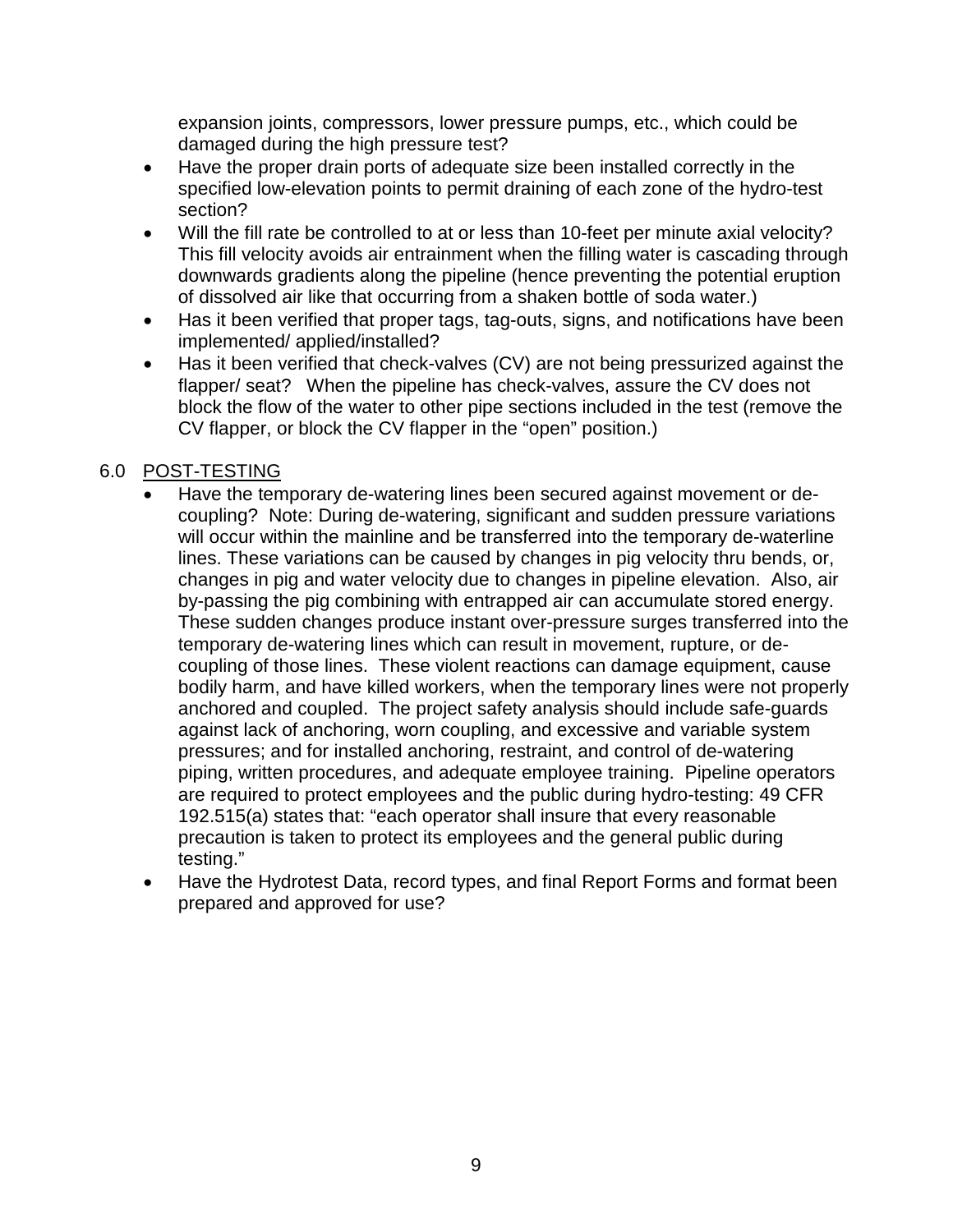### <span id="page-12-0"></span>7.0 THE HYDRO-TEST METHOD

The prevailing hydro-test method used in the USA and Canada is **ASTM F2164**: **"Standard Practice for Field Leak Testing of Polyethylene Pressure Pipe Systems Using Hydrostatic Pressure."** The ASTM method is also summarized and referenced in AWWA M55, PE Pipe- Design and Installation.It is essentially a hydrostatic "pressure rebound method". This ASTM standard practice is summarized below. The "Pressure Rebound Method" is presented in Appendix "A".

Brief Summary of ASTM F2164

- i. Test pressure: Up to 1.5 times the working pressure and is taken at the lowest point in elevation along the pipe's test section.
- ii. Leak test can be dangerous; restrain test section against movement
- iii. Fill slowly to remove air
- iv. Maintain test pressure for 4 hours; add makeup water as needed to keep the pressure constant; water amount is not monitored
- v. Reduce pressure by 10 psi and monitor pressure for 1 hour
- vi. Pass if pressure stays within 5% of the reduced pressure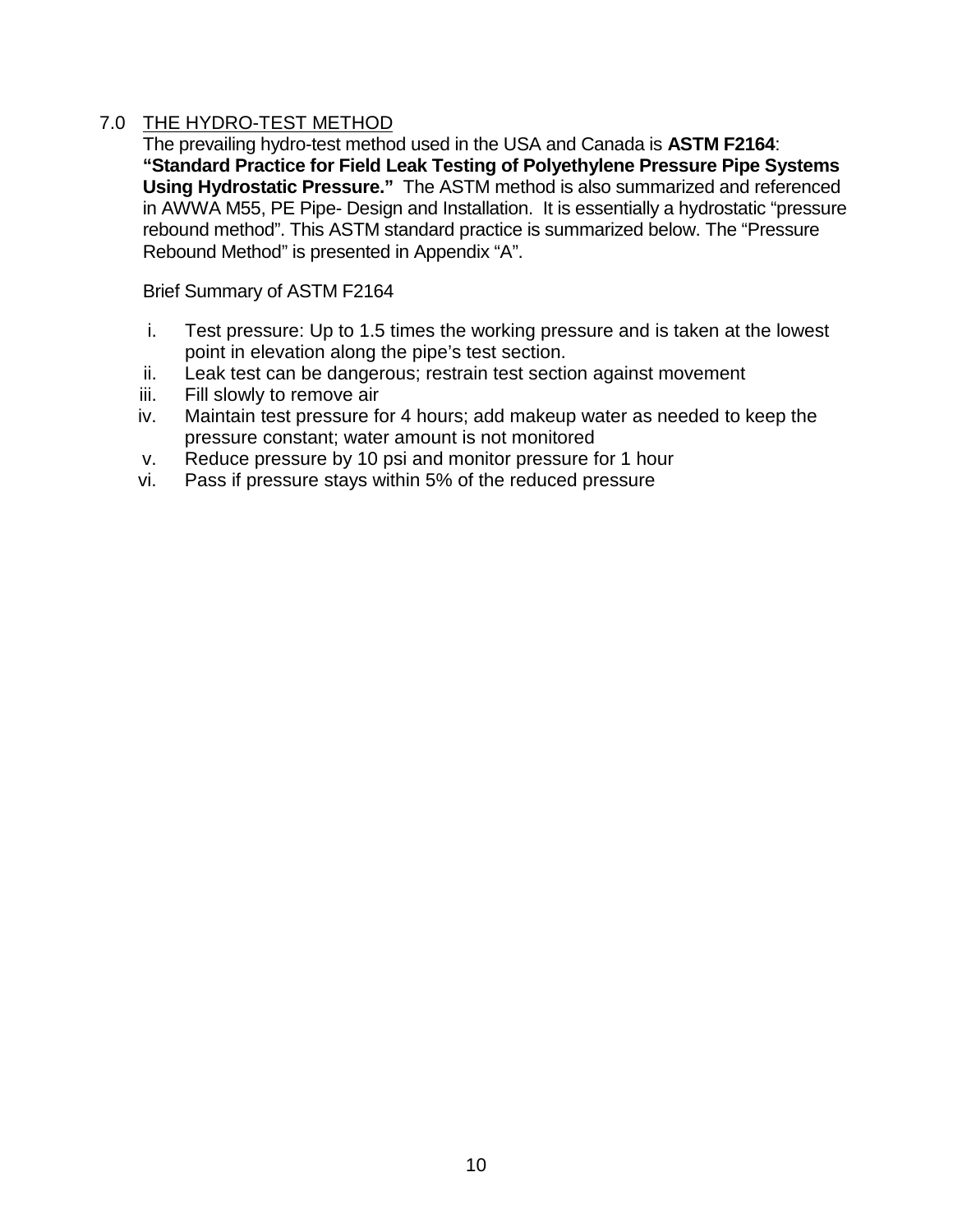### **APPENDIX A – THE PRESSURE REBOUND METHOD AND REFERENCES**

<span id="page-13-0"></span>**The Method**: The pressure rebound method includes 3 phases for testing HDPE pipes for integrity of all pipes, joints, and components and is outlined below.

### **Preliminary Phase I:**

- Fill and vent and purge the pipe system of trapped air to less than 4% trapped air by volume. (This can be validated, as will be described later.) The pipeline shall be full of water, but not positively pressurized (other than the natural hydrostatic head) for 60-minutes prior to the start of the re-bound hydro-test.
- Start the test timer at T= "zero" minutes. Rapidly pressurize the test section to the specified test pressure (**STP**) in less than 10 minutes, if possible. Hold the STP for 30 minutes by repetitively injecting small volumes of make-up water into the test section to sustain, but not exceed, the STP, as the HDPE molecules creep-strain and "stretch", as the pipe slightly expands. Inspect exposed joints and connections for visible leaks during this time period.
- At T= 30 minutes, valve-off and isolate and record the confined specified test pressure (STP) as  $P_{30}$ . Allow the test pressure to decay for an additional 60 minutes, until the timer is  $T = 90$  minutes.
- Measure and record the residual test pressure as  $P_{90}$  at  $T=90$  minutes.
- If  $P_{90}$  > 70% of STP, this phase has passed and proceed to Phase II. If  $P_{90}$  is  $<$  70% of STP, then the test has failed, either because of a leak or because of excessive trapped air dissolving into the water.

### **Secondary Phase II: Air Volume Assessment**

If any trapped air or dissolved air content is "low" compared to the water volume filling the pipe system, then the pressure drop should be fairly linear upon a quick release of a partial volume of water from the pipeline. If the dissolved air or trapped air content is "high", then, even though a small volume of test water is quickly released, the test pressure will not drop much because the air will expand to fill the space.

In this phase, the P<sub>90</sub> test pressure is reduced, per the instructions below, by bleeding out a small volume of pressurized test water, and, the volume of water that is bled out is measured by a calibrated meter or by measuring receptacles (gallons, buckets, barrels).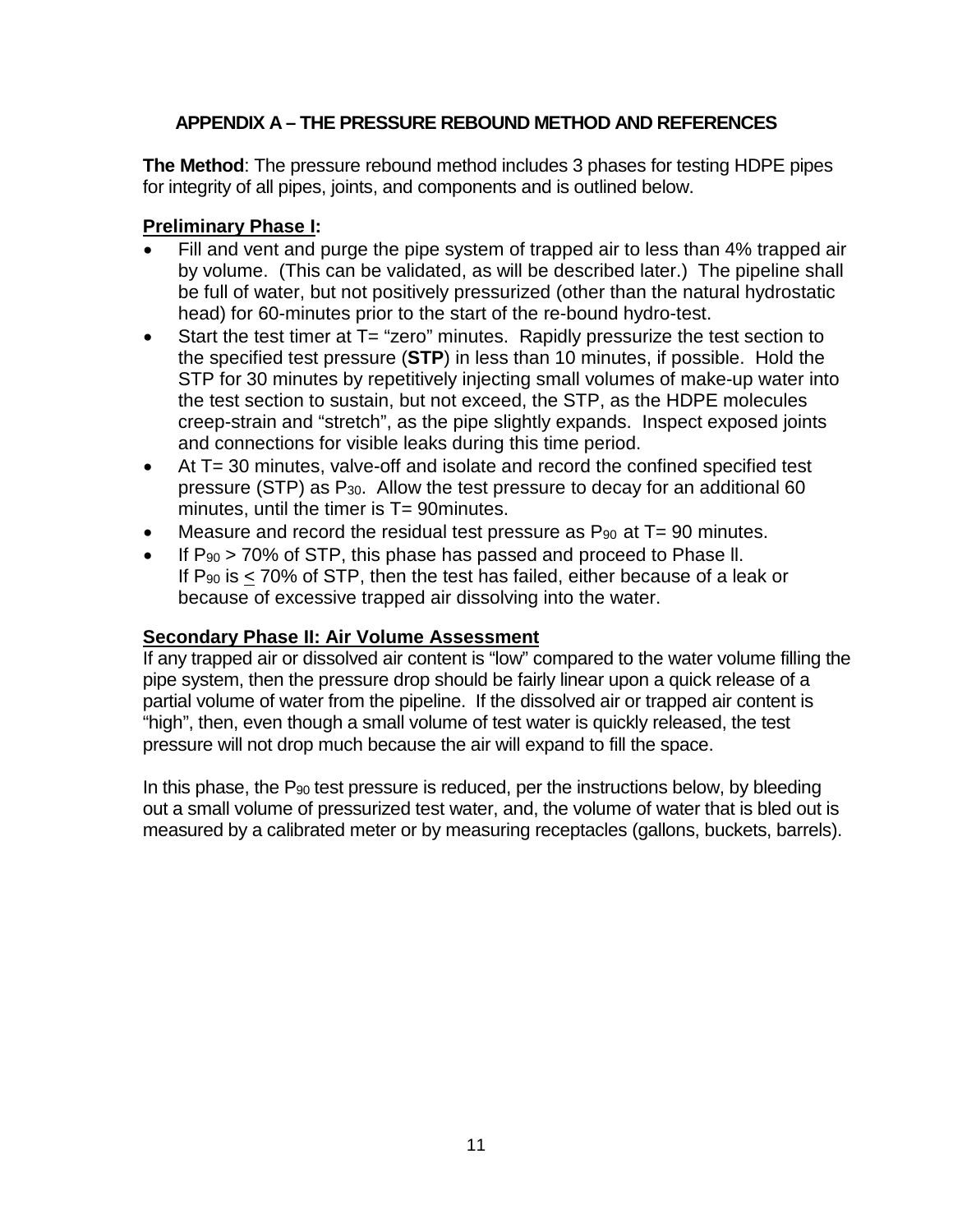- The Air Volume Assessment is performed as follows:
	- 1. Quickly (< 5minutes) and safely bleed out water from the pipeline so as to reduce the pressure by 10% to 15%. Accurately measure and record the pressure drop as **ΔP.**
	- 2. Accurately and safely measure and record the water volume bled out as **ΔV.**
	- 3. Calculate:  $\Delta V_{\text{max allowable}} = 1.2 \text{ V } \Delta P$  {  $(1/E_w) + (D / t E_R)$  } = qallons.

| Where: | 1.2 <sub>1</sub> |     | air allowance factor.                             |
|--------|------------------|-----|---------------------------------------------------|
|        | V                |     | test pipe section volume of water, in gallons.    |
|        | ΛP               |     | measured pressure drop, in "psi".                 |
|        |                  |     | nominal pipe wall thickness, in inches.           |
|        |                  | $=$ | pipe inside diameter, in inches.                  |
|        | Ew               | $=$ | Bulk modulus of water, in psi (from chart below). |
|        | ER               |     | HDPE pipe modulus, in psi (from chart below).     |
|        |                  |     |                                                   |

#### **Table A-1 Bulk Modulus of Water, EW**

(The resistance to volume change when subjected to pressure)

| Temperature                     | <b>Bulk Modulus</b> |
|---------------------------------|---------------------|
| $5^{\circ}$ C / 41 $^{\circ}$ F | 301,600-psi         |
| 10°C / 50°F                     | 306,000-psi         |
| 15°C / 60°F                     | 310,400-psi         |
| 20°C / 68°F                     | 314,750-psi         |
| 25°C / 77°F                     | 320,500-psi         |
| 30°C / 86° F                    | 323,450-psi         |

#### **Table A-2: HDPE Pipe-Grade Material Modulus, ER**

| Temperature                     | 1-hour test | 2-hour test | 3-hour test |
|---------------------------------|-------------|-------------|-------------|
| $5^{\circ}$ C / 41 $^{\circ}$ F | 143,600-psi | 134,900-psi | 130,500-psi |
| 10°C / 50°F                     | 130,500-psi | 123,300-psi | 118,900-psi |
| 15°C / 60°F                     | 118,900-psi | 113,150-psi | 108,800-psi |
| 20°C / 68°F                     | 108,800-psi | 103,000-psi | 98,630-psi  |
| 25°C / 77°F                     | 100,080-psi | 94,275-psi  | 91,375-psi  |
| 30°C / 86°F                     | 92,825-psi  | 88,475-psi  | 87,024-psi  |

- When **ΔV < ΔVmax allowable**, Phase II passes; proceed to the main test, Phase III.
- If **ΔV > ΔVmax allowable, the test has failed,** and the cause must be corrected. Upon correction, the preliminary and secondary phases are to be repeated until passing.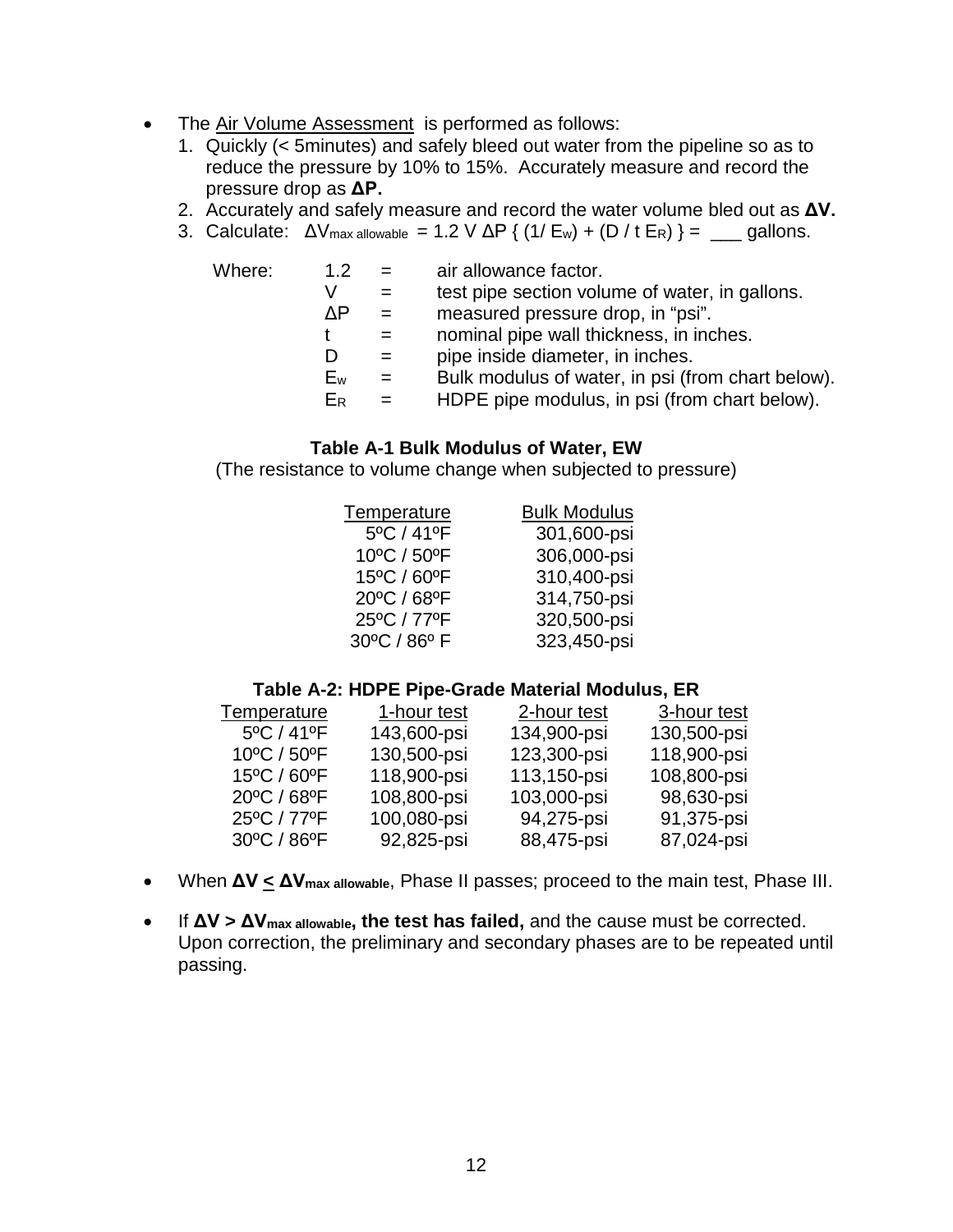• When excessive air is entrained or trapped in the pipeline, the pressure response is increasingly non-linear. The above air assessment test validates that minimal air is trapped and the test result will be indicative of the leak integrity of the pipeline, as illustrated in AS/NSZ Standard 2566-2 Appendix M and WRc's IGN 4-01-03:



<span id="page-15-0"></span>**Figure A-1: Pressure Rise Characteristics for 1km of 800mm SDR 11 PE 100 Pipe** (as illustrated in AS/NSZ Standard 2566-2 Appendix M and WRc's IGN 4-01-03, Figure A2.1)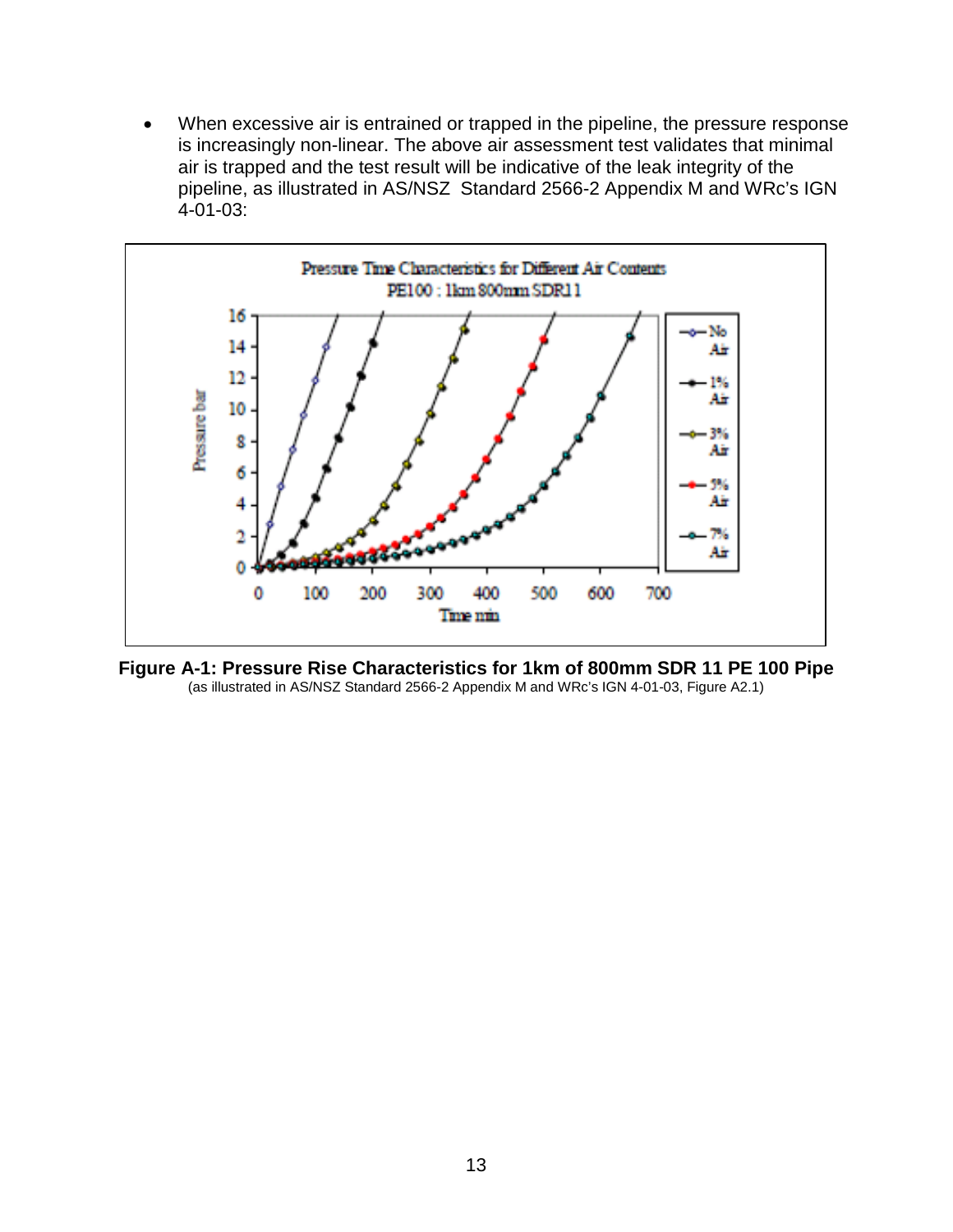### **Final Phase III:**

After the pressure was dropped about 10% to 15%, and while the above air assessment calculations are being made, the pressure internal to the HDPE pipe should stabilize and remain constant within +/- 5% of the Phase III reduced test pressure. Because the HDPE pipe molecules have been "stretched" during the preliminary "expansion" phase, upon lowering the water test pressure, the molecules will elastically work to revert to their original length, and hence should compress the final test volume of water causing the final Phase III test pressure to "rebound" and rise slightly. This is a natural effect from visco-elastic HDPE material. If the plot of re-bound pressure versus time shows a continuous falling of pressure, the pipeline is leaking and the test fails. Ordinarily, the Phase III re-bound test time is 30-minutes. In some cases this test duration may be extended to one-hour. If the Phase III observation test duration is extended to 90 minutes, the initial pressure-rise may be followed by a flat stable pressure followed by a slight drop as visco-elastic creep resumes later in this extended period. The standard Phase III observation and approval period is 30-minutes per European Hydro-test Standards, with a possible extension to one hour per ASTM F2164, if required for all observations along the pipeline length. The test shall not be acceptable when there is a failure of any pipeline component, or any measurable or visible leakage. The test shall be acceptable when the Phase III reduced pressure rebounds or remains static for 30 minutes. If the hydro-test fails, the cause should be corrected and a full procedure retest conducted after a suitable "rest and relaxation" period, prior to the re-test. The typical chart below, from AS/NZS 2566-2 Appendix M, illustrates a typical successful hydro-test:



Reproduced with Permission from SAI Global Ltd under License 1301-c052 Source : AS/NZS 2566-2, Appendix M [www.saiglobal.com](http://www.saiglobal.com/)

<span id="page-16-0"></span>**Figure A-2: Typical Successful Modified Rebound Test for a PE Pipeline**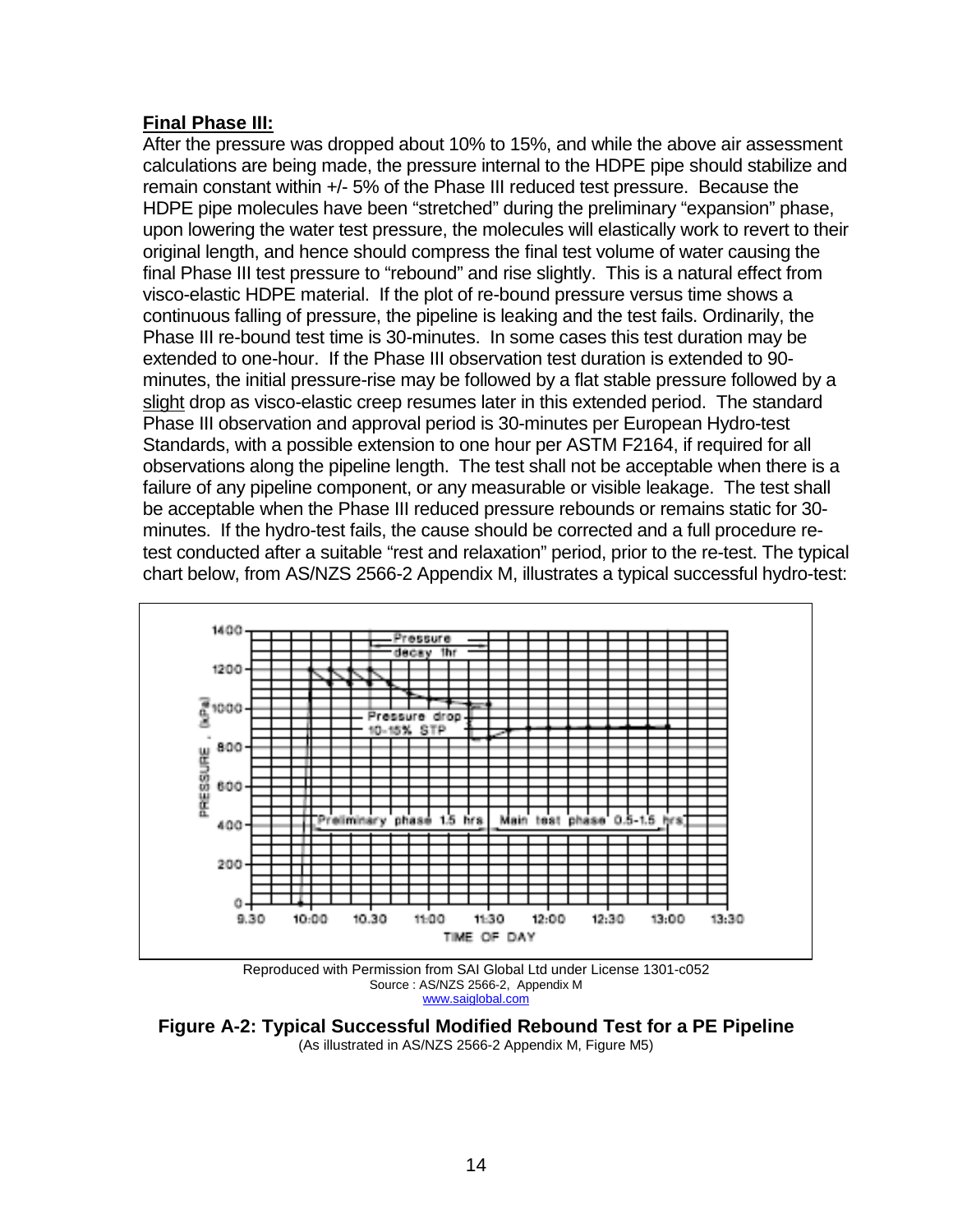### **De-Pressurizing, and Draining the Test Section:**

After the hydro-test has been successfully completed, the elevated pressure within the test section is to be safely reduced in accordance with the test plan. When the test section is ready to be drained, the air vents specified shall be opened and the water drained from low points, at a flow-rate in accordance with the test plan. The hydro-test water shall be re-used, treated, or drained to an approved water-way, after-which all connections shall be closed or otherwise re-instated. Remove all temporary blinds, supports, test connections.

### **The Test Report:**

The pressure test report should include full details of all work associated with the hydrotest, including the planning documentation, safety training, pre-test meeting minutes, the hydro-test-plan, the hydro-test documentation, any leak corrective actions, the certified test results, and the sign-offs for acceptance.

Items also to be included are:

- Pipeline test section length versus elevation chart showing heights of air vent valves, gage locations, filling and drain points, pressure rating of the pipe and pressure rating of all fittings and appurtenances included in the test.
- Notations of leakage, failure, or rupture of any thrust blocking, pipe, fitting, joint, connection, etc.
- Location and nature of any leaks that were repaired.
- Test Water temperature and ambient temperature.
- Plot of test pressure variation by test time duration for each phase.
- The plot of the pressure decay graph & its interpretation; explanation of variances.
- All calculations for Phase I, Phase II, and Phase III.
- Verification of visible inspection of any exposed pipeline components.
- Date and times of the hydro-testing; gage and instrument calibration records.
- Reference Standards used as guidelines for the hydro-testing.
- Signature acceptance of hydro-test results by: test contractor, owner, principal contractor.

**Note:** A typical re-bound test report, with signatures, is illustrated on the next page.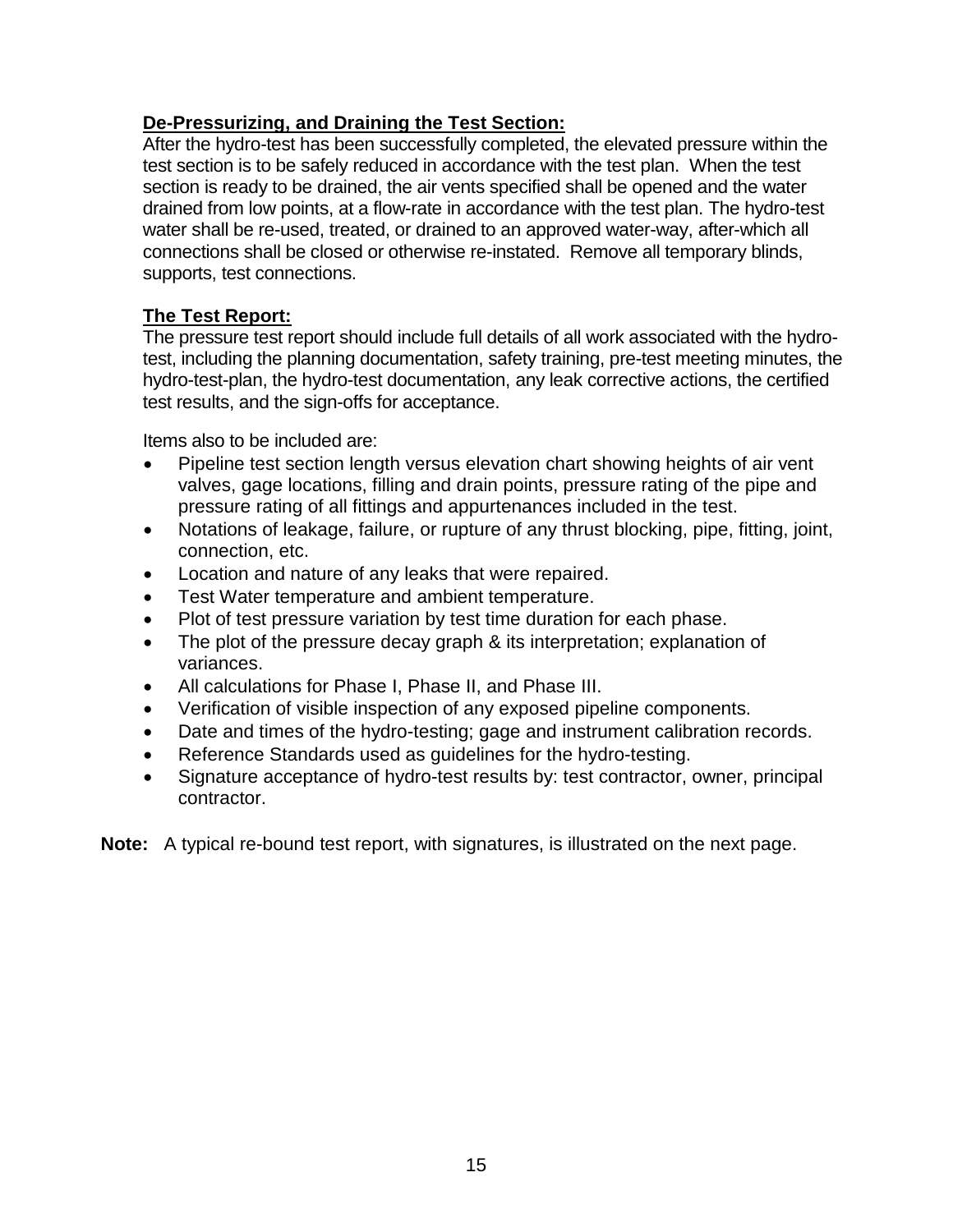|                                                                                                  |                                          | 25                                                 |  |
|--------------------------------------------------------------------------------------------------|------------------------------------------|----------------------------------------------------|--|
| <b>RIAMS</b> Abwasser- und<br>99891 Schwarzhausen - Inselsbergstrasse 3 - Tel : +49(0)36259/5670 |                                          |                                                    |  |
| Client:                                                                                          |                                          | Principale cont.:                                  |  |
| Moritz Bau                                                                                       |                                          | Ingenieurbüro Max                                  |  |
|                                                                                                  |                                          |                                                    |  |
|                                                                                                  | Pressure test report Pipe - Water/EN805  |                                                    |  |
| Pressure<br>in mbar                                                                              | 10000,00 mbar MWAL Share-                |                                                    |  |
|                                                                                                  |                                          |                                                    |  |
| 0.0 <sub>mbar</sub>                                                                              | L<br>$\mathbf{L}$<br>32<br>48            | т<br>64<br>$\mathbf{L}$<br>80<br>96<br>112         |  |
| Time in min                                                                                      | 16<br>Pressure build-up                  | Pressure drop                                      |  |
| max:<br>11000.0 mbar                                                                             | Rest period<br>Pre-fill time             | Main test<br>Pressure drop                         |  |
| Location                                                                                         | : 46°45'29"Nord 14°20'53"Ost             |                                                    |  |
| Location                                                                                         | : 9300 Sankt Veit an der Glan            | Drawing No.<br>: 11865                             |  |
| Street                                                                                           | : Handwerkstraße                         | Section no.:<br>$\cdots$                           |  |
| Tester<br><b>Test equipment</b>                                                                  | : Herr Sklarz<br>: DPK1000LVW SN:060627  | from manhole.<br>$\cdots$<br>to manhole<br>$\pm$ 2 |  |
| Order no.                                                                                        | ÷ 5                                      | Length of test section : 34,0 m                    |  |
| Test date                                                                                        | : 18.10.2006 11:17:21                    | : Circle<br>Pipe profile                           |  |
| Test method                                                                                      | : Water/EN805                            | Diameter<br>$: 110$ mm                             |  |
| Test category                                                                                    | : Water 805                              |                                                    |  |
| <b>Test section</b>                                                                              | : Pipe                                   | Pipe no.                                           |  |
| Material                                                                                         | : PE 100                                 | Internal protection : without                      |  |
| Remark                                                                                           | ÷.                                       |                                                    |  |
| Sensor<br>Approval                                                                               | : PMC131 0 - 20000mbar<br>: Werksprüfung | : 01.01.2006<br>Sensor test                        |  |
| <b>Test pressure</b>                                                                             | : 10000,00 mbar                          | Pre-fill time/Rest period: 30:00 / 60:00 min       |  |
|                                                                                                  | Permiss, water removal : 463 ml          | Main test<br>$: 30:00$ min                         |  |
| Act. water removal                                                                               | $: 419$ m                                | Result<br>: bestanden                              |  |
| ?p - pressure drop                                                                               | : 9452,5 mbar / 8403,8 mbar              |                                                    |  |
| Testing contractor                                                                               | Client                                   | ------------<br>Principale contractor              |  |

<span id="page-18-0"></span>**Figure A-3: Typical Re-bound Test Report, with Signatures**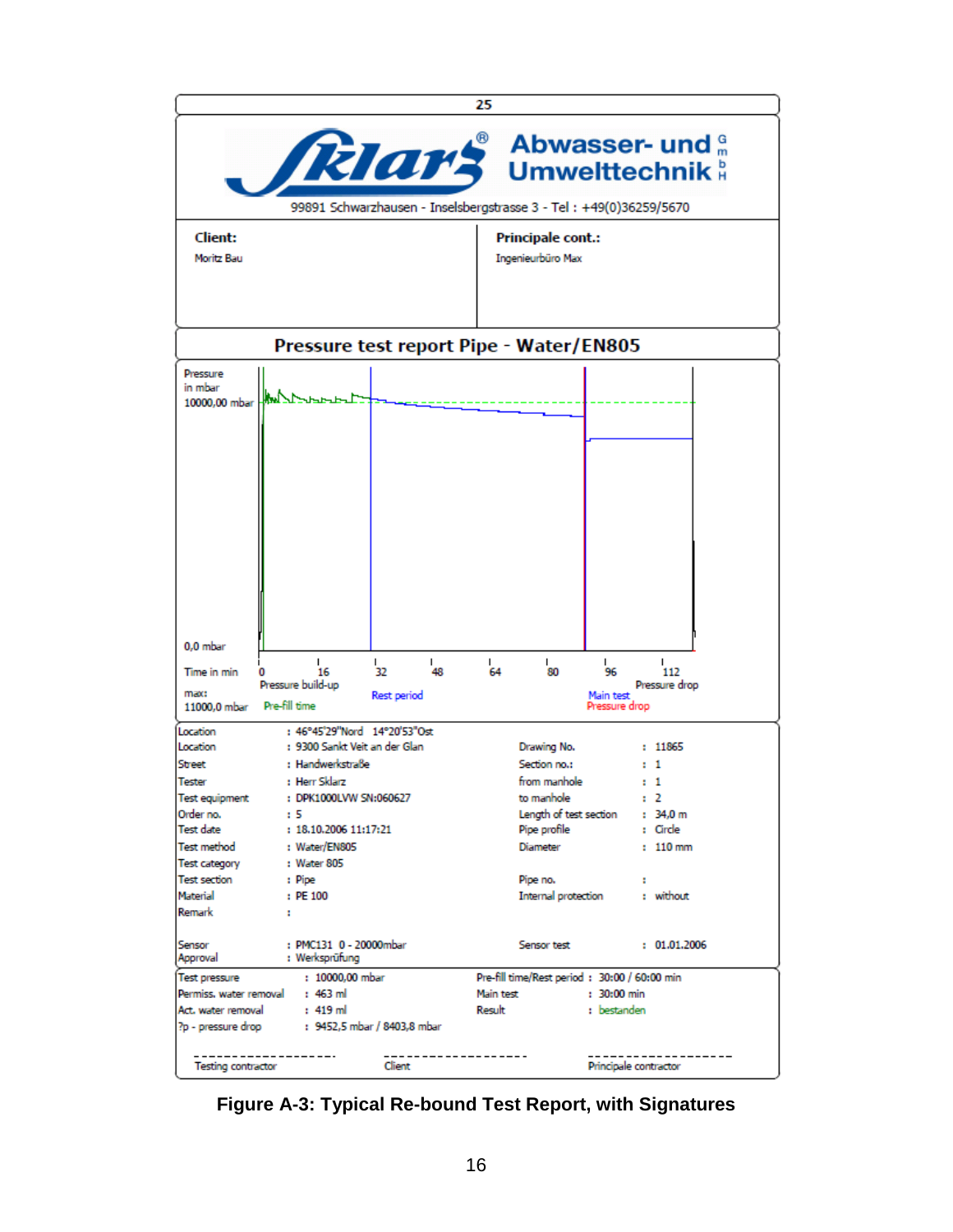**Reminder:** The following elements are identified as contributing factors to variation in the pressure test results, and should be considered when interpreting the test data:

- Length of the test section
- Diameter of the pipe
- Measurable temperature changes
- The range of the test pressure imposed on the test section
- The rate of pressurization
- The presence of some air in the pipeline
- Relative movement or slippage of mechanical fittings
- The stiffness and compaction of the soil around the pipe to resist pipe expansion
- The accuracy of the testing apparatus.

#### **Commissioning:**

The hydrostatically proven pipeline shall be commissioned for operation following the written standard start-up procedures and practices adopted or instituted by the local authority, or owner, or the owner's representative.



Reproduced with Permission from SAI Global Ltd under License 1301-c052 Source : AS/NZS 2566-2, Appendix M [www.saiglobal.com](http://www.saiglobal.com/)

<span id="page-19-0"></span>**Figure A-4: Typical Pressure Pipeline Under Field Hydrostatic Test** (As illustrated in AS/NZS 2566-2, Appendix M, Figure M1)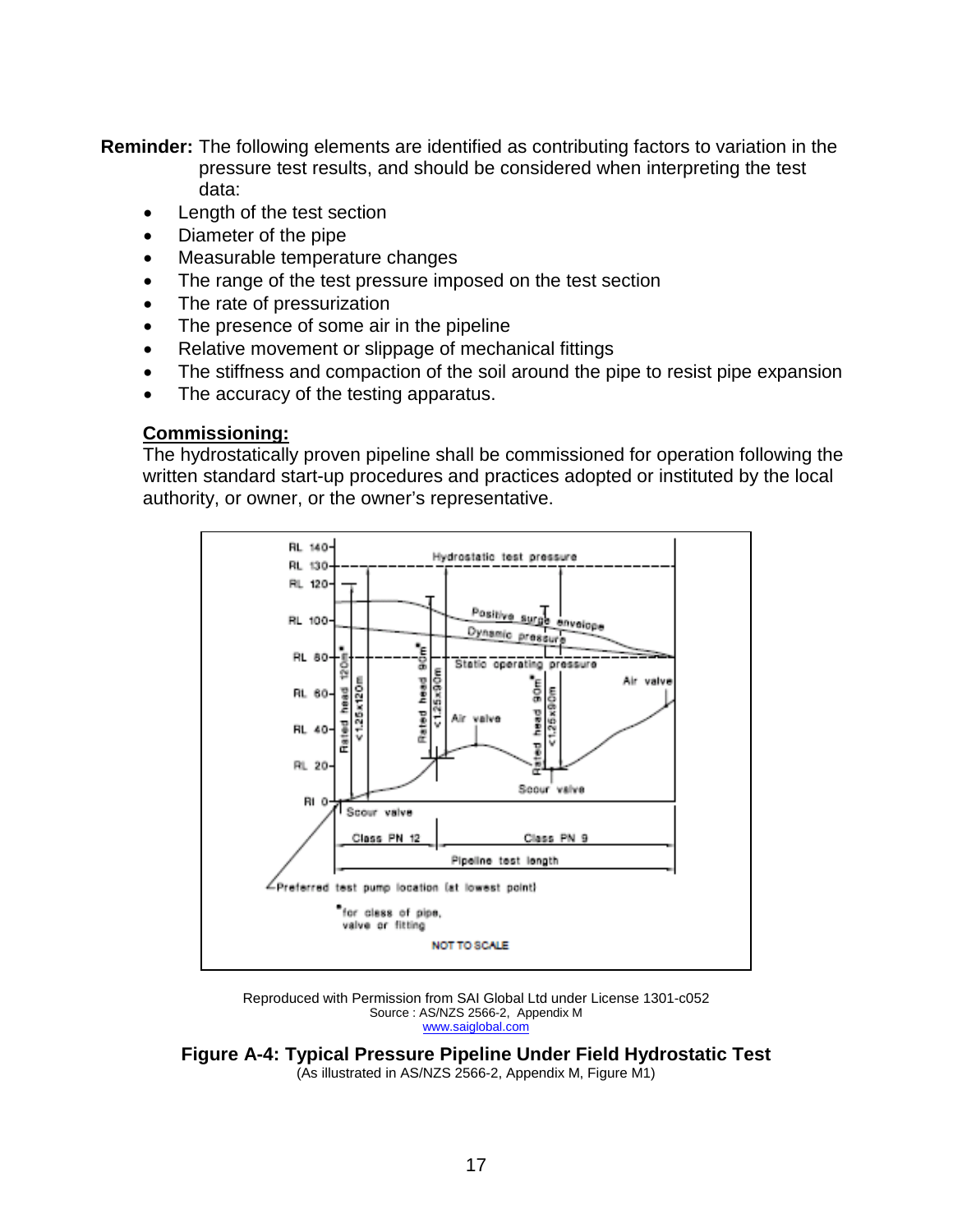

Source : AS/NZS 2566-2, Appendix M [www.saiglobal.com](http://www.saiglobal.com/)

<span id="page-20-0"></span>**Figure A-5: Typical Field Pressure Test Equipment Layout** (As illustrated in AS/NZS 2566-2, Appendix M, Figure M2)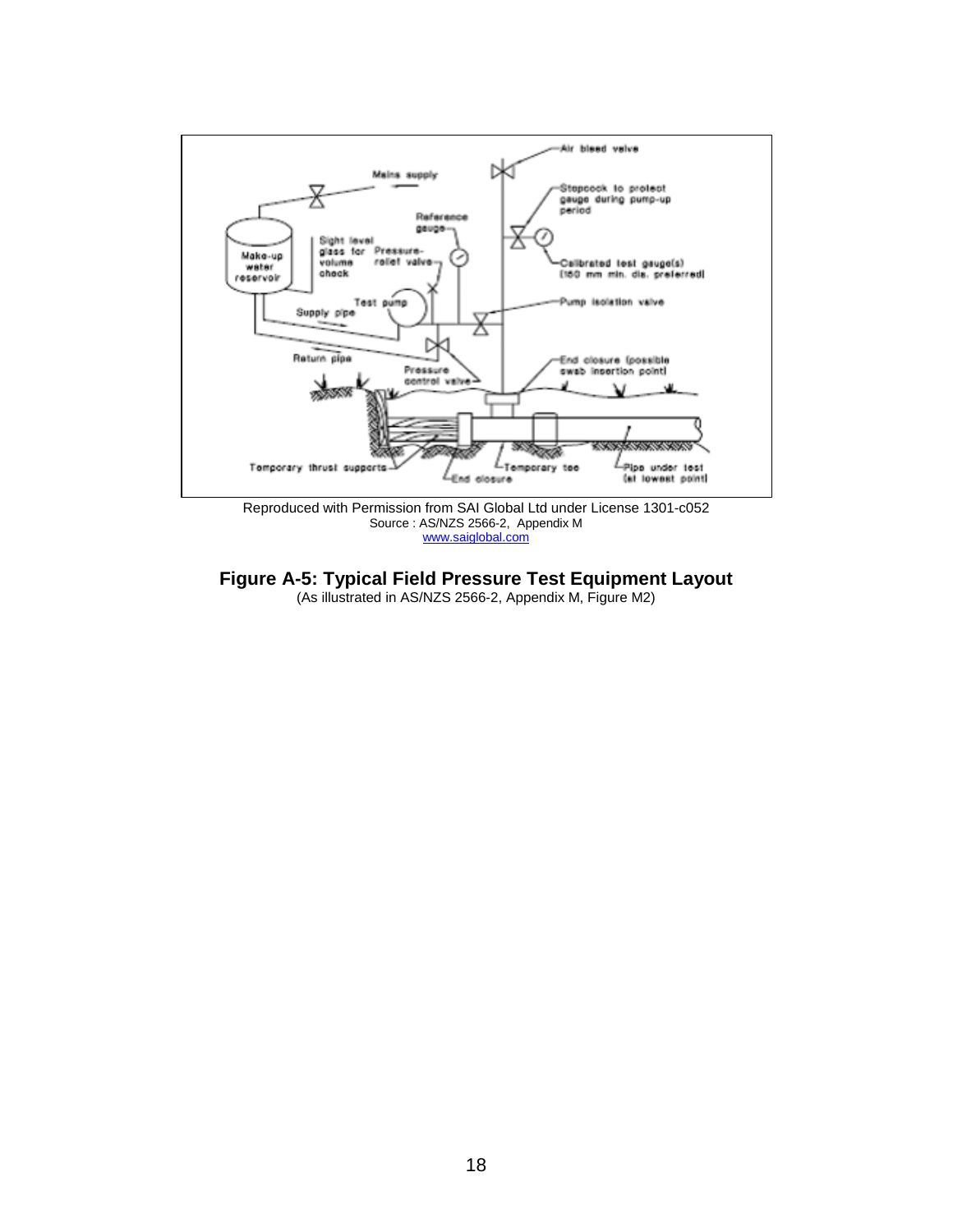### **References:**

The original pressure rebound method was developed and proven by Dr. Lars-Eric Janson in the 1990's. Svensk Vatten of Sweden published an extensive report on the procedure and technology in 1997, as VAV Project #78, "P78", titled "Anvisningar för täthetsprovning av tryckledningar tillverkade av polyolefiner (PE, PP och PB)".

It can be found at: VAV Publication P78, Svenskt Vattens Vattenbokhandel: [https://www.svensktvatten.se/sok2/?q=P78.](https://www.svensktvatten.se/sok2/?q=P78)

Additionally, The British Water Research Center, WRc, published a simplified version in its "Guide to the Pressure Testing of Water Supply Pipelines and Sewer Rising Mains", 1999, which is contained within in the "WRc Polyethylene Pipe Systems Manual", 2002  $(3<sup>rd</sup>$  edition). It also published extensive guidance on the practical use, and the limits of use, of the pressure rebound method at:

[http://www.water.org.uk/home/member-services/wis-and-ign/current-documents/ign-4-](http://www.water.org.uk/home/member-services/wis-and-ign/current-documents/ign-4-01-03-v2-march-2011.pdf) [01-03-v2-march-2011.pdf](http://www.water.org.uk/home/member-services/wis-and-ign/current-documents/ign-4-01-03-v2-march-2011.pdf)

Also, the British Standards community of pipe manufacturers published BS **EN805**:2000: "Water Supply: Requirements for Systems and Components Outside Buildings". This standard hydro-testing practice outlines a similar pressure re-bound method. It is available from:

<http://shop.bsigroup.com/en/ProductDetail/?pid=000000000019983094>

The Australian hydro-test pressure rebound method is further described in their standard: **AS/NZS 2566.2**: including Appendix M, available from: [www.standards.com.au](http://www.standards.com.au/)  Additional notes on hydro-testing are available from: <https://www.saiglobal.com/PDFTemp/Previews/OSH/as/as2000/2500/25662.pdf>